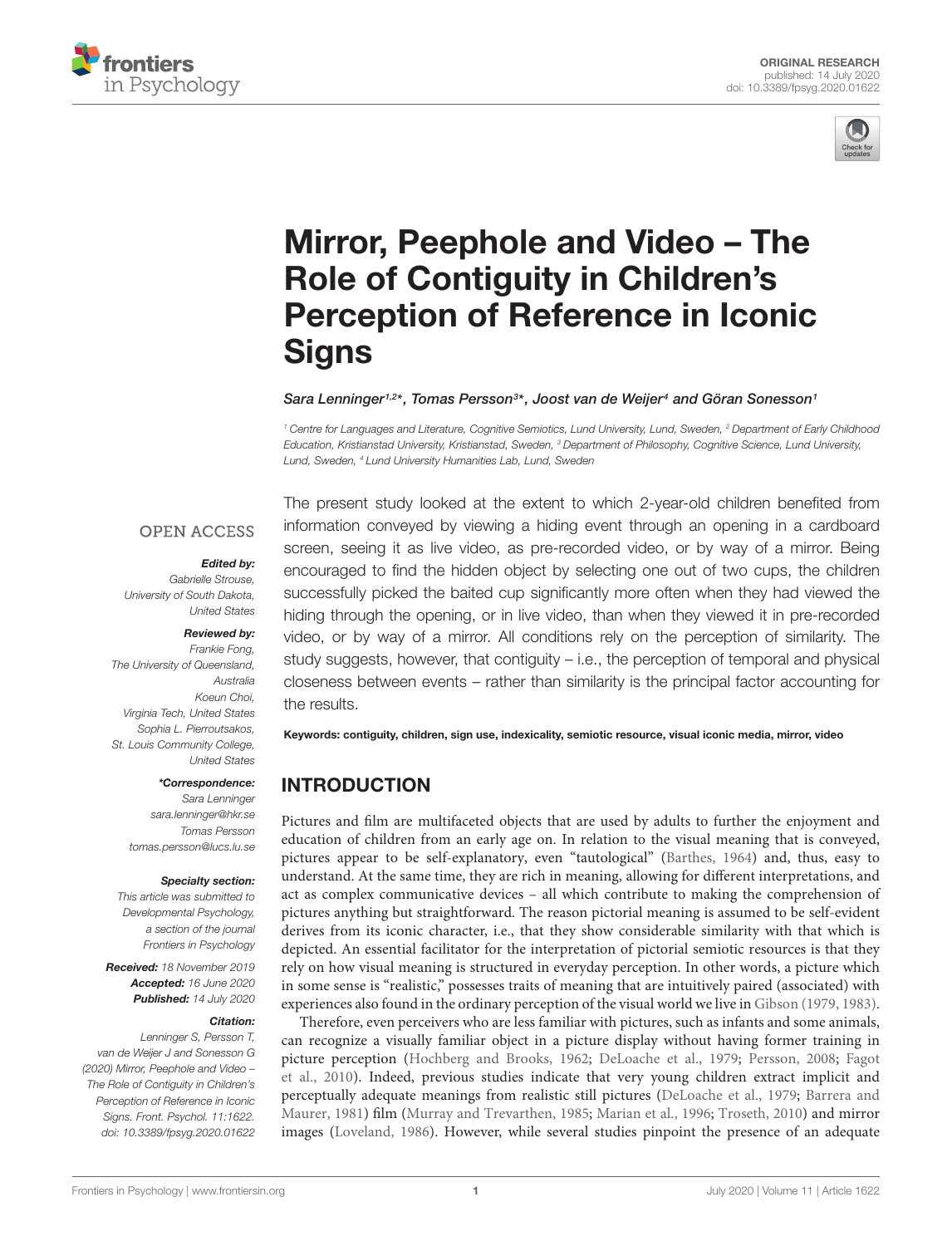appreciation of perceptual meanings in pictures from the very first months of life, other studies have demonstrated ambiguities in understanding the picture as an information resource pertaining to actual space "outside" of the pictorial medium in children up to 5 years of age [\(Beilin and Pearlman,](#page-12-9) [1991;](#page-12-9) [DeLoache and Burns,](#page-12-10) [1994;](#page-12-10) [Robinson et al.,](#page-13-3) [1994;](#page-13-3) [Callaghan,](#page-12-11) [2000;](#page-12-11) [Zack et al.,](#page-13-4) [2009\)](#page-13-4).

The ability to identify an object or scene from a picture, however, is only part of what it means to understand a picture. Indeed, while a similarity relation, i.e., iconicity, is essential for something to be a picture in the first place, this similarity is nevertheless not the exclusive focus of the communicated meaning. Pictures are used to communicate information about things or thoughts that can be said to be extrinsic to the picture. A growing number of studies have taken stock of this fact, observing that the recognition of the similarity between two items is not co-extensive with understanding that one of these items is a sign for the other rather than the reverse [\(Sonesson,](#page-13-5) [1989;](#page-13-5) [DeLoache and Burns,](#page-12-10) [1994;](#page-12-10) [DeLoache,](#page-12-12) [2000;](#page-12-12) [Persson,](#page-13-0) [2008;](#page-13-0) [Troseth,](#page-13-2) [2010;](#page-13-2) [Lenninger,](#page-12-13) [2012\)](#page-12-13). Henceforth, we will use the notion of sign to characterize a kind of meaning relation in which one instance is directly experienced, e.g., perceived (an expression), while another instance is taken to be the focus of interest (a content). It is in this sense that we say that, from the point of view of the perceiver, a sign expression is differentiated from its content and/or referent [\(Sonesson and Lenninger,](#page-13-6) [2015\)](#page-13-6). Therefore, what is a sign for one individual does not have to be so for another. In this respect, young children do not have to experience a sign relation between a picture and its object in cases in which adults customarily do so, although they can often identify familiar objects in pictures and film [\(Lenninger,](#page-12-13) [2012;](#page-12-13) [Sonesson and Lenninger,](#page-13-6) [2015\)](#page-13-6)<sup>[1](#page-1-0)</sup>.

As noted above, previous studies have shown that children recognize similarity between objects and the corresponding pictures before they understand that pictures are used as signs [\(DeLoache and Burns,](#page-12-10) [1994;](#page-12-10) [Liben,](#page-12-14) [1999;](#page-12-14) [DeLoache,](#page-12-15) [2004;](#page-12-15) [Jolley,](#page-12-16) [2010\)](#page-12-16). That is, the perception of similarity precedes the understanding of how to use this relationship for specifying referential meaning. Thus, for instance, children's experience of similarity may be neutral between seeing a picture of a doll as a sign for a doll, or just an (atypical) instance of the category of dolls [\(DeLoache et al.,](#page-12-4) [1979\)](#page-12-4). Moreover, young children have been observed to imitate video-transmitted actions. Provided that the actions are adapted to the age of the children, 14- and 15 month-old children imitate new actions on objects demonstrated in pre-recorded video [\(Meltzoff,](#page-12-17) [1988;](#page-12-17) [Barr and Hayne,](#page-12-18) [1999\)](#page-12-18). Responsiveness to video in terms of imitation of actions does, however, not necessarily require detection of sign relation, only mapping of behavior [\(Hribar et al.,](#page-12-19) [2014;](#page-12-19) [Troseth et al.,](#page-13-7) [2019\)](#page-13-7).

In addition, a video deficit effect in young children's learning from video demonstrations compared to learning from in real life perception [\(Anderson and Pempek,](#page-12-21) [2005;](#page-12-21) [Schmidt et al.,](#page-13-9) [2007;](#page-13-9) [Suddendorf et al.,](#page-13-10) [2007;](#page-13-10) [Troseth,](#page-13-2) [2010\)](#page-13-2) suggests a media related difficulty in transferring meaning from video.

Pictures are about more than iconicity. They are often employed to realize certain functions, for instance to inform about circumstances or states of affairs in the world outside of the picture, as when they are employed to set the goal of searching for a hidden object [\(DeLoache and Burns,](#page-12-10) [1994\)](#page-12-10) or for an object which is in plain view in another room [\(Lenninger,](#page-12-13) [2012\)](#page-12-13) or to instruct the subject about a box in which an interesting object is hidden [\(Potì and Saporiti,](#page-13-11) [2010\)](#page-13-11). In these examples it is not just the perceptual similarity between a medium and what it depicts that makes something into a usable piece of information about the external world. When it comes to children's ability to utilize information from visual media in realworld problem-solving tasks, three aspects in particular have been investigated, besides age differences. Two of these are the accuracy of perceptual similarity (iconicity) in the media, and the use of language in relation to the picture [\(DeLoache et al.,](#page-12-22) [1999;](#page-12-22) [Callaghan et al.,](#page-12-23) [2012\)](#page-12-23). Both these conditions remain influential in young children's learning from media also when a third condition is investigated: the manipulation of contingency, that is, a perception of responsiveness in the interactions with iconic media [\(Troseth et al.,](#page-13-7) [2019\)](#page-13-7).

Especially the youngest children have been shown to be susceptible to the level of perceptual accuracy in pictorial presentations [\(Callaghan,](#page-12-11) [2000;](#page-12-11) [Simcock and DeLoache,](#page-13-12) [2006\)](#page-13-12). Notably, when both media are accompanied with equivalent narrative support, 18 months young children are more successful when it comes to re-enacting a novel action sequence from video instructions as compared to picture books with realistic pictures [\(Simcock et al.,](#page-13-13) [2011\)](#page-13-13). Moreover, in the same study, children managed to imitate actions from a verbally based narration alone, without the presence of any pictures at all. Thus, it seems that the rich iconic information present in video, displaying the full sequences and movements instructively, supports young children's re-enactments, while it is less clear whether information via still pictures do so for tasks that require physical actions. In a different research paradigm, however, investigating young children's word-learning in a training procedure with pictures, iconicity has been shown to make a significant difference for the younger perceivers. Studies have shown that even as young as 15 months old children can extend names learned from naming photographs and realistic drawings, while not benefitting from the same procedure using cartoons, suggesting that perceptual realism carry weight when it comes to transferring newly learned words from pictures to their corresponding objects [\(Ganea et al.,](#page-12-24) [2008\)](#page-12-24). Interestingly, in another study of learning words via pictures, it was found that perceptual similarity had an effect on 30-months old children in the sense that words learned from sketches tended to remain meaningful only for a sketched version of that object, while words learned from photographs to a greater extent were extended also to the corresponding physical objects [\(Mareovich and Peralta,](#page-12-25) [2015\)](#page-12-25).

<span id="page-1-0"></span><sup>&</sup>lt;sup>1</sup>It will be noted that this sign definition, originally formulated in [Sonesson](#page-13-5) [\(1989\)](#page-13-5), does not require intention, in the sense of purpose, but certainly in the phenomenological sense of consciousness, since only in the presence of the latter will there be any differentiation as well as an asymmetry between expression and content. Note also [\(de Saussure,](#page-12-20) [1968](#page-12-20) [1916]), and the tripartite division of the sign into Representamen (that which represents something), Object (that which is represented) and Interpretant (that which takes something to be representing something [else]) [\(Peirce,](#page-13-8) [1931–1958\)](#page-13-8).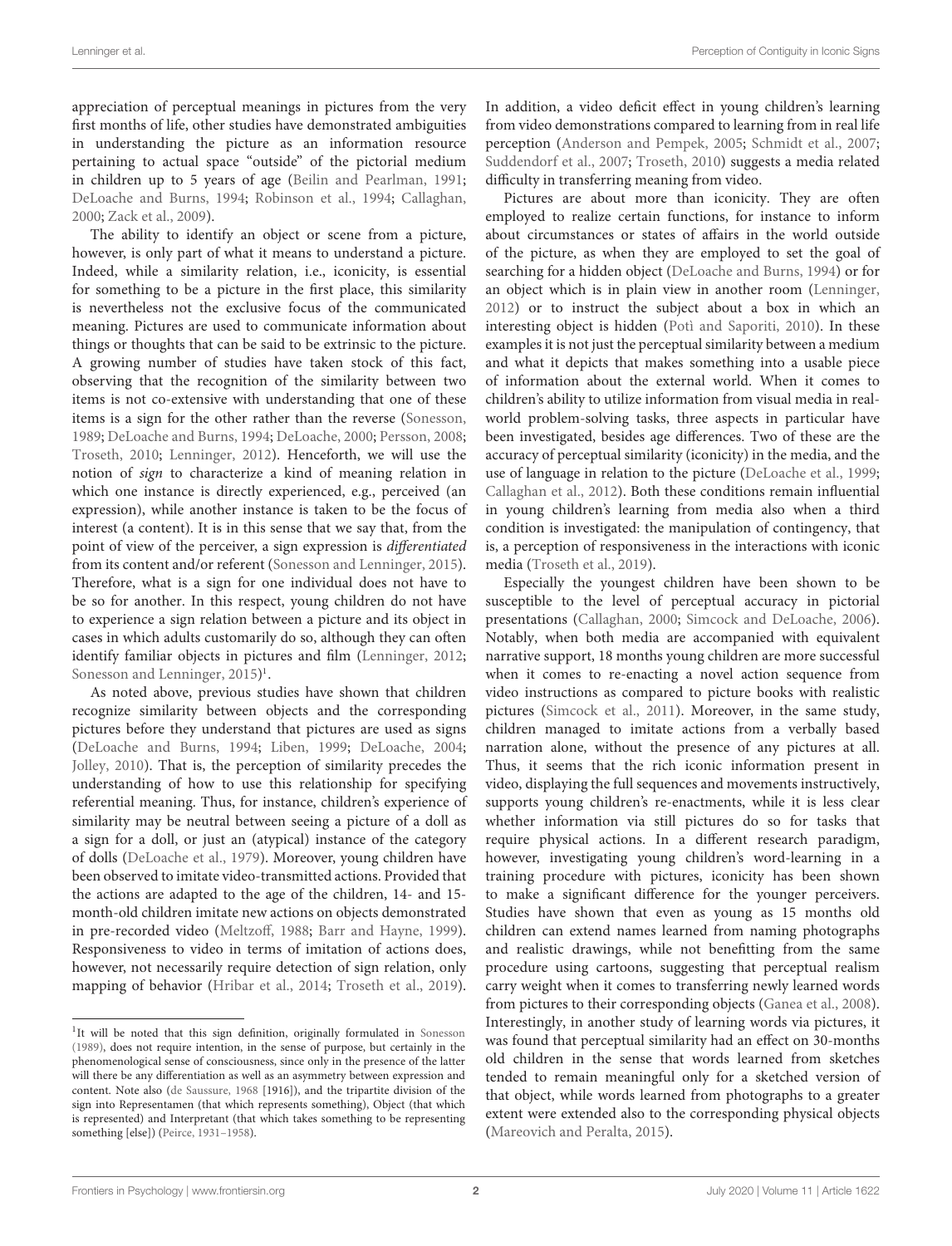Children's contingent or non-contingent experiences using pictorial media have been studied in two major paradigms: social contingency [\(de Saussure,](#page-12-20) [1968;](#page-12-20) [Strouse et al.,](#page-13-14) [2018\)](#page-13-14) and physical contingency [\(Lauricella et al.,](#page-12-26) [2010;](#page-12-26) [Choi and Krikorian,](#page-12-27) [2016;](#page-12-27) [Jauck and Peralta,](#page-12-28) [2019\)](#page-12-28). Social contingency, when children respond according to social cues in their interaction with pictorial media, has been investigated in two directions. First, social contingency can work in the direction toward the medium – such as when parents take part as co-viewers and support 2 year-old children in learning novel verbs from video [\(Strouse and](#page-13-15) [Troseth,](#page-13-15) [2014\)](#page-13-15). Second, a social partner provided by the media, the perception of social-emotional content in media, and childdirected communication in the media all have been suggested to facilitate young children's learning from video interactions [\(Fenstermacher et al.,](#page-12-29) [2010;](#page-12-29) [Dayanim and Namy,](#page-12-30) [2015;](#page-12-30) [Troseth](#page-13-7) [et al.,](#page-13-7) [2019\)](#page-13-7). While both on-screen social contingency and co-viewer's support help children to learn from video, the in-person co-viewer seems to be the most supportive of the two [\(Strouse et al.,](#page-13-14) [2018\)](#page-13-14). Physical contingency has been suggested to promote children's perception of reference meaning [\(Kirkorian et al.,](#page-12-31) [2016\)](#page-12-31) and is established by the perception of a responsiveness from the media related to one's actions toward the medium [\(Troseth et al.,](#page-13-7) [2019\)](#page-13-7). This experience of meaningful responsiveness can occur for the child when scrolling and clicking on a touch screen, tilting the tablet in order to slide a figure to a new position in a game, or swipe the surface and change the interface etc. [\(Lauricella et al.,](#page-12-26) [2010;](#page-12-26) [Choi and Krikorian,](#page-12-27) [2016\)](#page-12-27). The experience of physical responsiveness in visual media can also occur in combination with the help of a social partner, such as when a parent points out a relationship between the child's play in front of the video camera and the live video projection on the television at home [\(Troseth,](#page-13-16) [2003\)](#page-13-16).

Another factor of importance for understanding semiotic resources (i.e., the resources for meaning-making, e.g., pictures or video), we will suggest, is the perception of indexicality, prevalent in experience of the lived world, and the rupture introduced to this contiguity following the use of certain media. This links to the possibility that the semiotic resources can be understood by means of the spatial situatedness of the semiotic resource at hand, in relation to the perceiver and the referent. Meaningmaking thus also involves indexicality, including in the sense of contiguity [\(Peirce,](#page-13-8) [1931–1958;](#page-13-8) [Piaget,](#page-13-17) [1945;](#page-13-17) [Bruner,](#page-12-32) [1966;](#page-12-32) [Bates et al.,](#page-12-33) [1979\)](#page-12-33). Indexicality and iconicity are not independent of each other. The iconical character (the way it conveys similarity) of the semiotic resource may sometime be involved in determining its indexicality, and vice-versa. For example, a mirror image has to occupy a different position in relation to the perceiver and the referent than the other resources (indexicality), which changes the image that reaches the perceiver (iconicity). Because of the interactions of indexicality and iconicity, only what we will call *higher order iconicity* (i.e., a corresponding event involving the same constellation of objects) can be expected to be held constant between treatments. Our hypothesis is that indexicality has an impact on the perception of information about the external world, also in the case of media that are predominantly based on iconic relationships, and, irrespectively,

of the perceiver having developed the habit to use sign relations or not. Indeed, it will be suggested that, in the particular case studied in the following, indexicality accounts at least as much for the results as iconicity.

### Variation of Iconicity in Retrieval Games

Finding a hidden object by means of visual information in a picture or a film showing the hiding place requires using visual information to guide action (search) in a way that is not mere imitation [\(DeLoache,](#page-12-15) [2004\)](#page-12-15). [DeLoache and Burns](#page-12-10) [\(1994\)](#page-12-10) found that 2-year-old children can retrieve a toy from a hiding place in an adjacent room if they are told where it is. If, on the other hand, they are shown a realistic picture (i.e., a photograph or a realistic drawing) indicating where to find the toy, one cannot expect them to retrieve it, in spite of the fact that children are customarily raised with pictures being part of their daily social environment. Six months later, however, children can typically use pictures to guide their search for hidden items – even if it is the first time that they are using pictures in this way. Akin to the object retrieval games described above, young children's understanding of scale models or video as sources of information has also been tested [\(DeLoache,](#page-12-34) [1987;](#page-12-34) [Troseth and DeLoache,](#page-13-18) [1998;](#page-13-18) [DeLoache,](#page-12-12) [2000;](#page-12-12) [Schmidt and Anderson,](#page-13-19) [2002\)](#page-13-19). In sum, these studies indicate that at the age of 30 months children can use pictures and video recordings as sources of information about the world. Children achieve corresponding results with scale models around the age of 36 months. Thus, the three-dimensionality in the scale model, compared to the two-dimensionality of the picture, appears to be an iconic feature that does not facilitate retrieval. Intriguingly, when the medium is made "transparent," such as when a video clip can be perceived as being the real scene seen through a window, or when the scale model is mistaken for the actual, magically size-reduced space, children manage to retrieve the toy already at the age of approximately 24 months [\(DeLoache et al.,](#page-12-35) [1997;](#page-12-35) [Troseth and DeLoache,](#page-13-18) [1998;](#page-13-18) [Lauricella et al.,](#page-12-26) [2010\)](#page-12-26). Hence, although the visual information is nearly the same (except for size), children tend to alter their appraisal of the video and scale-model depending on whether they perceive them as reality or not [\(Troseth and DeLoache,](#page-13-18) [1998\)](#page-13-18). A possible reason for this difference is the reduced need for having to ascribe a sign relation to the visual information afforded when it is not taken to involve any specific medium [\(DeLoache et al.,](#page-12-35) [1997\)](#page-12-35).

Interestingly, the salience [\(DeLoache,](#page-12-12) [2000\)](#page-12-12) of the medium itself is an aspect of iconicity in iconic media. Hence, while the aforementioned results indicate that the suppression of distinctive features of the media can render their function as an information source more accessible, the opposite manipulation, which could be interpreted as enhancing the media and making the sign expression appear more unreal (and thus reduce iconicity), has also been shown to improve the performance among young children. When a scale model was put behind a clear plastic window, thus making it less accessible to interaction, the youngest children (24 months of age) improved their search of the real room [\(DeLoache,](#page-12-12) [2000\)](#page-12-12). While this procedure does not eliminate the perception of three-dimensionality, in the sense of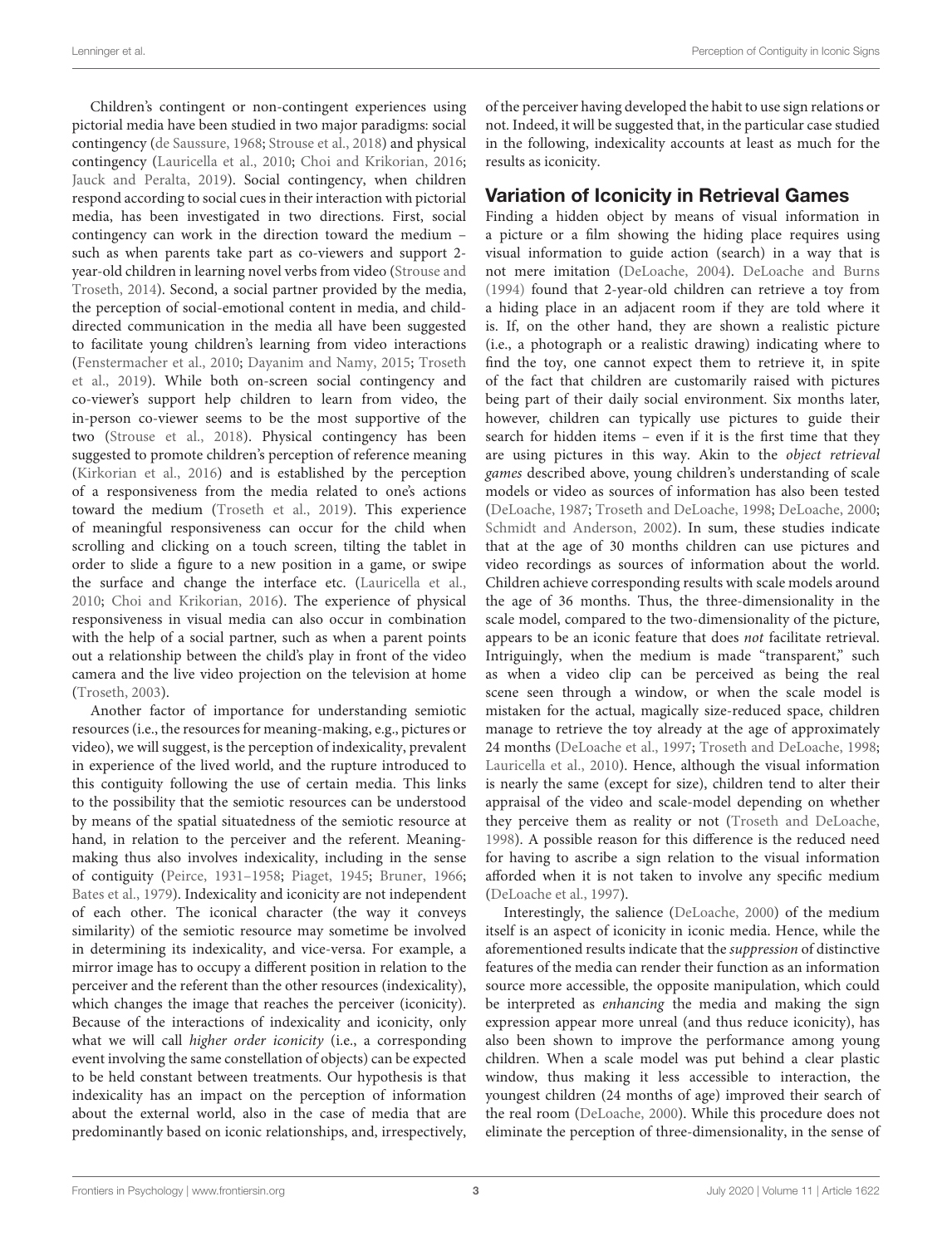impeding the functioning of the motion parallax and binocular disparity cues, the scale model was certainly made more "picturelike," simply by being framed, and perhaps more importantly by manipulation being rendered impossible. This could be sufficient to increase the need for the ascription of a sign relation to the relation between the objects, in order to link them meaningfully to the outer world.

Everything considered, although iconicity (i.e., the potential to be similar) is a variable that matters in object retrieval games, altering iconicity is not a straightforward parameter for manipulating children's success in retrieving a toy. Moreover, the suppression or accentuation of media characteristics, amounting to a modification of sign relations, clearly plays a part, as shown in some of the studies referred to above. The present study is involved with three varieties of iconicity in (potentially) temporally continuous visual signs, that is, in live streaming video clips, pre-recorded video clips, and mirror images. These meanings are compared to the direct perceptual experience of the same event. While all four kinds of visual meaning share some amount of iconicity, intuitively there is a sense in which the three kinds of signs are iconically different from direct perception of the actual world. In addition, the two kinds of video clips share more iconic properties with each other than either of them with the mirror image. Nevertheless, all four ways of conveying the information are identical, from the point of view of what we call higher order iconicity: they convey the same event. Moreover, all conditions rendered an identical visual framing of the scene (i.e., the cups and the torso of the person who hides the tokens), showing the hiding event with the similar cups and tokens, all from a frontal perspective. The two kinds of video share a kind of lower order iconicity, in that they apply the same filter to the event, i.e., their perceived video quality, while mirror images manifest another kind of lower order iconic specificity, their perceived mirror character.

# The Factor of Indexicality in the Present Study

In this study, we suggest that the perception of iconic and indexical relations is vital for creating meaning in everyday experiences [\(Michotte,](#page-12-36) [1941;](#page-12-36) [Piaget,](#page-13-20) [1947;](#page-13-20) [Bates et al.,](#page-12-33) [1979;](#page-12-33) [Gibson,](#page-12-2) [1983;](#page-12-2) [Oakes and Kannass,](#page-13-21) [1999;](#page-13-21) [Rickardson and](#page-13-22) [Kirkham,](#page-13-22) [2004;](#page-13-22) [Merleau-Ponty,](#page-12-37) [2012\)](#page-12-37). Indexical meaning is here understood as the perception or expectation of contiguity. In other words, in indexical relations, parts are presumed to be in proximate or direct connection to each other in time, space, or both. Hence, in ordinary perception, two sides of an object that look very different from each other are conceived as, and expected to be, part of the same object. Moreover, in an environment physical space is expected to continue around a corner, even though it is occluded for the perceiver, and for instance, a perceived body part sticking out from the corner is expected to be part of a full body [\(Piaget,](#page-13-20) [1947;](#page-13-20) [Gibson,](#page-12-1) [1979\)](#page-12-1).

Contiguity can be a cardinal factor in establishing meaning even when similarity is the predominant factor in the meaning relation. Consider, for example, the significance of contiguity in the proximate relation of one's face to its mirror image, or for

the actions motivated by the rear-view mirror in driving a car, or in the information from a surveillance camera. Contiguity is indeed a factor that can vary in different semiotic resources which otherwise share an iconic ground. Our aim is not to downplay the importance of achieving reference by means of the sign relation – but to study the role of indexicality in terms of the perception of contiguity as a factor present in media that are primarily based on meaning conveyed by means of an iconic ground. It is for this reason that we contrast 2-year-old children's understanding of three related visual iconic resources: live video, pre-recorded video and mirror images.

We want to stress three points in support of this choice. First, live video, pre-recorded video and mirror images all establish meaning by constituting visual similarities (i.e., they are all based on perceptual iconic grounds). Second, however, they differ with respect to conditions that make it possible to keep track of a contiguity to their reference objects in the here-and-now. Third, we do not expect children 2 years of age to grasp the sign relation in pictures; that is, we do not expect them to link a pictorial expression and a referent as being two related – but separate – instances of visual meanings. Hence, although 2-year-old children are expected to be familiar with watching video or television, and although they may well perceive a video projection as something different from reality experienced here and now, they do not necessarily use the abstract sign relation in order to link the two instances of meaning [\(Piaget,](#page-13-17) [1945;](#page-13-17) [DeLoache and Burns,](#page-12-10) [1994;](#page-12-10) [Troseth and DeLoache,](#page-13-18) [1998;](#page-13-18) [Liben,](#page-12-14) [1999;](#page-12-14) [Pierroutsakos and DeLoache,](#page-13-23) [2003\)](#page-13-23). On the other hand, if perception of contiguity facilitates the linking of one instance of meaning to another (independently of adopting meaning by way of a sign relation), then conditions that support the perception of contiguity connecting a hiding event to a retrieval event should be more beneficial in this age group than conditions that clearly prevent perception of such contiguity.

# The Present Study

In the experiment, 2-year-old children watched an attractive object being hidden under one of two cups. They witnessed this event in one of the following four conditions: directly through an opening in a cardboard screen, by means of live video on a computer monitor, by means of pre-recorded video on a computer monitor, or in a mirror. The children were then presented with the two cups they had seen and were stimulated to search for the object under one of them. According to our underlying assumption, these conditions pose different problems with regards to the way of employing the different semiotic resources for making the choices. Specifically, the general aim of the study was to assess contiguity as a variable for connecting visual meanings separated in time and space, independently of sign function. In the experimental situation, the children encountered two different categories of objects, that was, the cups in the video and the actual cups at the retrieval place, and yet it was hypothesized that, under certain circumstances, these objects could be perceived as being contiguous and thus potentially spatially and temporally continuous. Such media as allow for a presumed continuous perception of the target cup witnessed at the place of hiding and of its transition to the place where choices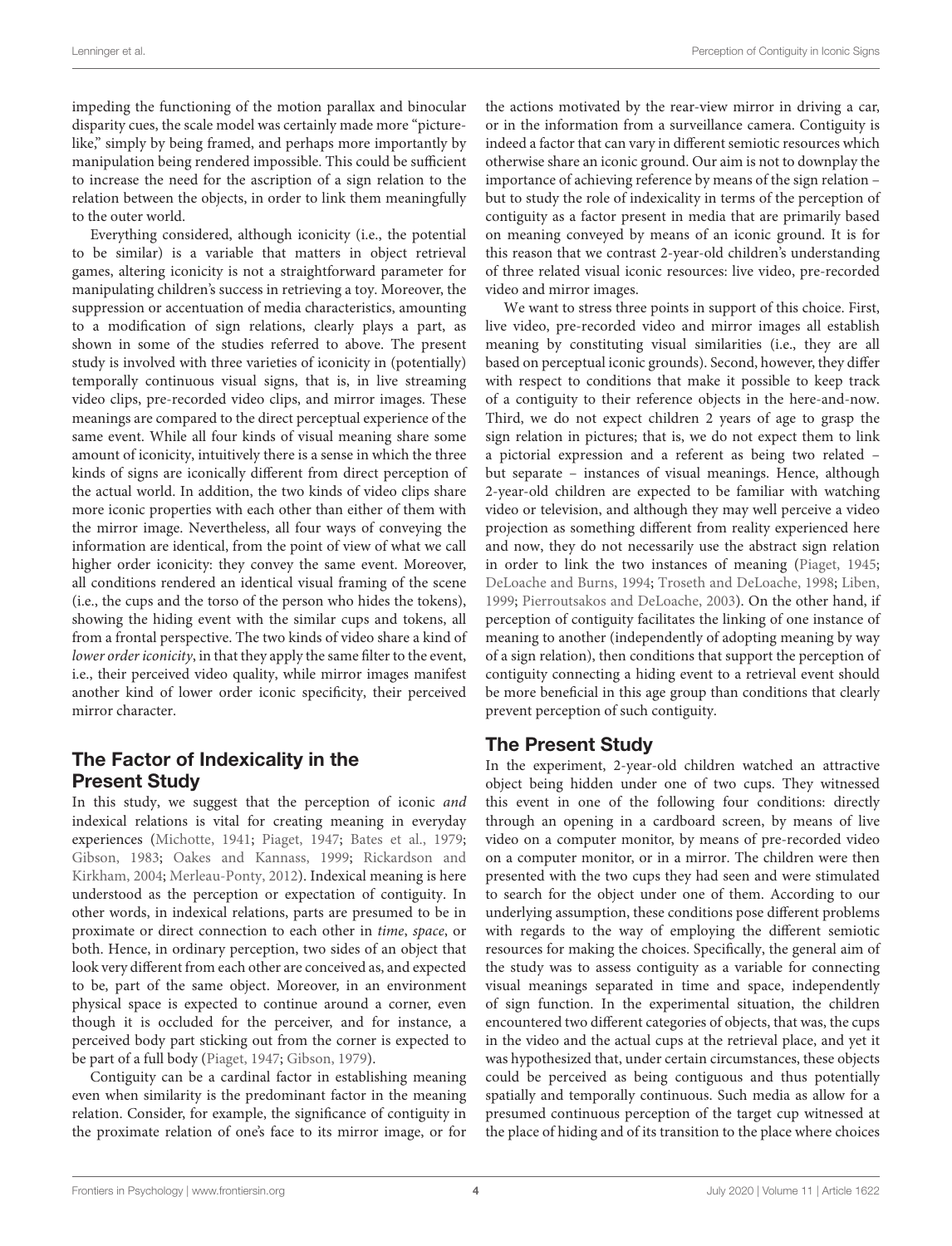

<span id="page-4-0"></span>had to be made, may potentially facilitate the children's access to the information needed for making correct choices. Perception of contiguity was expected to be afforded by live video and in the mirror condition. In live video and in the mirror trials the actual hiding events occurred at the same moment in time, though in appearance not in space, as the event exposed for viewing, just as in the direct perception.

Maintaining clearly separated places for information and retrieval was crucial for the design of the test, since such a discontinuity demands a bridging operation in the form of perceiving contiguity, or a sign relation. The two places were expected to be clearly separate to the child, and therefore subjectively experienced as two different places and not confused as one and the same. At the same time, the two places were both within the child's perceptual reach during the entire session. Moreover, although the two places were proximate, the child had to take a few steps and face different directions in the shifting of places (see **[Figure 1](#page-4-0)**). The experimenter's moving the cups from the place where the hiding was perceived (see T1, **[Figure 2](#page-5-0)**) to the place for the retrieval (see T2, **[Figure 2](#page-5-0)**) further enhanced the separation of the two locations. With these arrangements we aimed to lower the risk of the children misperceiving the locations and thereby missing the discontinuity between the "media-cups" and the "reality-cups."

Note also that the children never entered the experimenter's space (B in **[Figure 2](#page-5-0)**) where the actual hiding events were perceived or conceived. This is an important difference to other studies in which object hiding and retrieval were not separated in space [\(Menzel et al.,](#page-12-38) [1978;](#page-12-38) [DeLoache and](#page-12-10) [Burns,](#page-12-10) [1994;](#page-12-10) [Troseth and DeLoache,](#page-13-18) [1998;](#page-13-18) [Suddendorf,](#page-13-24) [2003;](#page-13-24) [Lauricella et al.,](#page-12-26) [2010\)](#page-12-26). It is also a difference from the experimental design of the [Potì and Saporiti](#page-13-11) [\(2010\)](#page-13-11) study involving capuchin monkeys, which made use of a two-place design, but did in no way permit the observation of the displacement of the cups from one place to another, thus making it possible, and indeed probable, for the monkeys to confuse the two places.

One of our premises was that, in this context, mere iconicity was relatively unproblematic. As suggested above, the different ways of conveying information about an event are iconically identical at the higher order level (i.e., recognizing the same basic event in the different conditions) and the variations at the lower order levels of iconicity (i.e., the media-specific filtering of the basic event) was equal in live and pre-recorded video (filmed by the same camera projected on the same screen) and as equal as possible in the mirror reflection (perceptual size and form of the mirror). Therefore, we expected the children watching the video or the mirror to be able to perceive under which cup the token was being hidden [\(Murray and](#page-13-1) [Trevarthen,](#page-13-1) [1985;](#page-13-1) [Loveland,](#page-12-8) [1986;](#page-12-8) [Barr and Hayne,](#page-12-18) [1999\)](#page-12-18). In addition, we expected 2-years-old children to distinguish video and mirror images from ordinary perception [\(Liben,](#page-12-14) [1999;](#page-12-14) [Troseth,](#page-13-2) [2010\)](#page-13-2). It should be noted, however, that we did not expect 2-years-old children to have recourse to sign meanings in their perception of pictures, videos or mirrors [\(DeLoache](#page-12-10) [and Burns,](#page-12-10) [1994;](#page-12-10) [Troseth and DeLoache,](#page-13-18) [1998;](#page-13-18) [Allen et al.,](#page-12-39) [2010;](#page-12-39) [Sonesson and Lenninger,](#page-13-6) [2015\)](#page-13-6). The task set for the children in this game was rather to guide their object choice by connecting the perceived information as it was conveyed by the different media to real-world objects, in the absence of sign relations. In this age group children are not expected to fully have appropriated the differentiated sign relation [\(Piaget,](#page-13-17) [1945;](#page-13-17) [DeLoache,](#page-12-15) [2004\)](#page-12-15).

The prediction was that the condition in which information stemmed from direct perception would be the easiest to master and consequently would generate most successful trials. Secondly, we expected performance in live video to be second best since it affords cues for contiguity close to those in direct perception. In contrast, the hiding and retrieval events in pre-recorded video are discontinuous, and thus they were predicted to be difficult for the children. Previous studies indicate that 2-year-old children are more successful in gaining information from live video than from pre-recorded video. In a retrieval game, children were shown to have more success finding the hidden toy when informed by an in-themoment responsive on-screen person in a live video than from an on-screen person in a pre-recorded film, although this person also acted in a social child-friendly way [\(Troseth](#page-13-25) [et al.,](#page-13-25) [2006,](#page-13-25) [2019\)](#page-13-7). In the present study, however, none of the conditions involved interactive chat communication between the perceivers and the person in the video. This is because the study was designed to measure difference in terms of perception of contiguity.

We did not have a specific expectation for the mirror image. The mirror image is distinct from ordinary perception. Even though the viewing angle can be subjectively adjusted in mirror perception, the continuity of the mirror image to the corresponding scene is disrupted (cf. the hiding event in this study). The mirror displays its object (cf. the hiding information) from a different direction than the place where the scene or act occurs in the real room. Moreover, the enantiomorphic nature of the mirror image implies a reversal of the directions within the scene. However, there have so far been too few studies about how 2-year-old children understand the mirror image as a source for visual information for any conclusion to be drawn. In a different research paradigm, following [Gallup](#page-12-40) [\(1970\)](#page-12-40) mark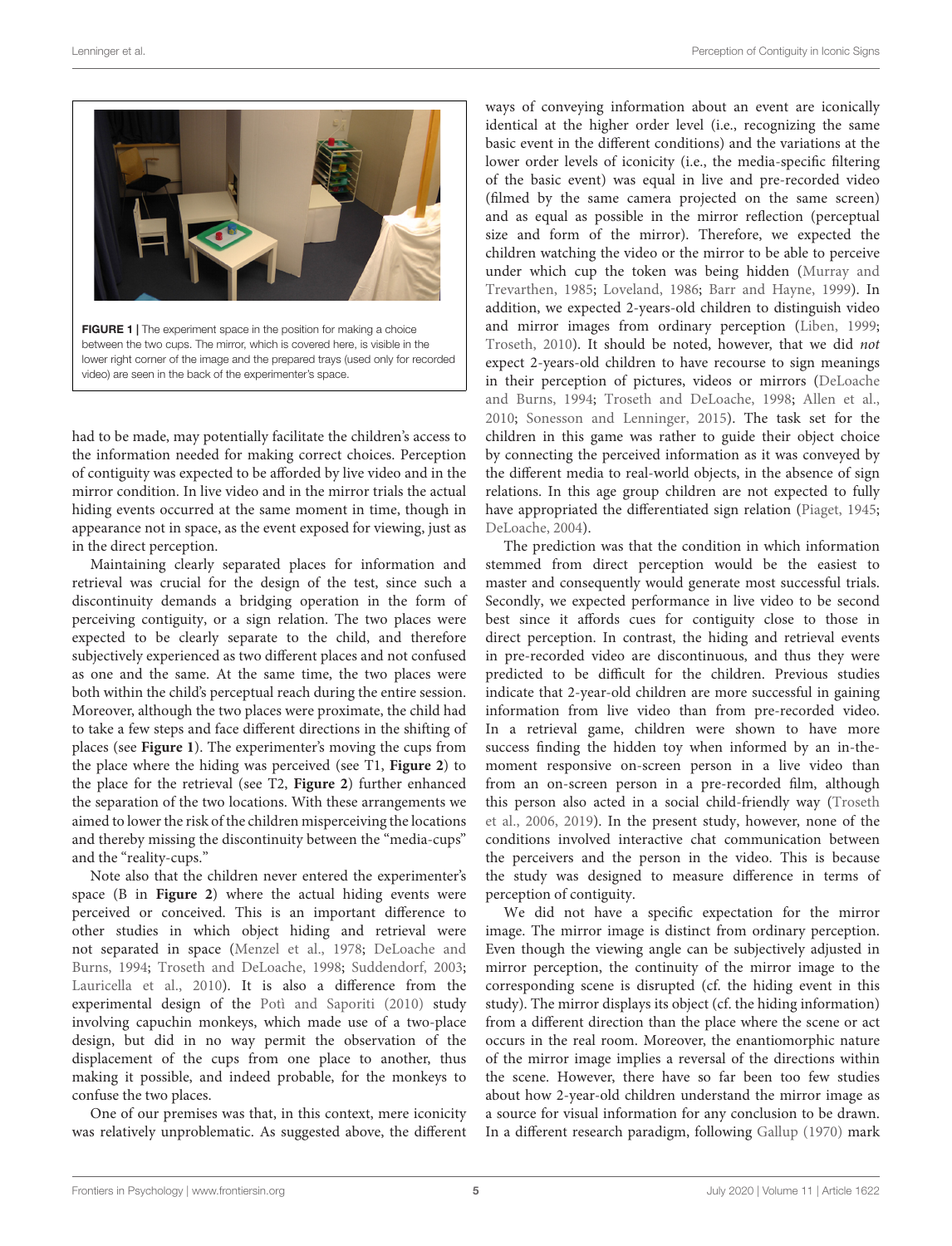

<span id="page-5-0"></span>test, designed to indicate self-recognition, it has repeatedly been shown that 2-year-old children perform self-directed actions when presented with their own mirror images. The assumption is that self-directed behaviors when presented with their mirror image indicate the emergence of self-awareness [\(Gallup,](#page-12-40) [1970;](#page-12-40) [Amsterdam,](#page-12-41) [1972;](#page-12-41) [Asendorpf et al.,](#page-12-42) [1996\)](#page-12-42), or, alternatively, that it demonstrates an ability to cope with multiple senses of selves [\(Povinelli et al.,](#page-13-26) [1996\)](#page-13-26). Since the mark test is accomplished more or less at the same time as children have success in retrieving a depicted object in the real world, one may think that what is at stake in both cases is the discovery of the sign function of the picture [\(Sonesson and Lenninger,](#page-13-6) [2015\)](#page-13-6). In fact, whether or not the mark test indicates self-awareness, it does not necessarily indicate an understanding of the mirror image as a sign. Due to the physical contingency provided by the mirror reflection, kinaesthetic-visual-matching may be enough to guide behavior toward an unexpected mark on one's face [\(Mitchell,](#page-12-43) [1997\)](#page-12-43). Moreover, studies designed to investigate transgressive behavior have shown that the presence of a mirror serves to adjust the behavior of 3-year-old but not that of 2-year-old children [\(Martin](#page-12-44) [et al.,](#page-12-44) [2019\)](#page-12-44). In the present study the mirror was directed to reflect the place of the hiding event, but not the body of the perceiving child.

# MATERIALS AND METHODS

### Method

#### **Participants**

A total of 36 children participated, 22 of which were girls and 14 boys. Their mean age was 24 months and 18 days (ranging  $23-25$  months,  $SD = 12$  days). They had been raised in Sweden and had no known developmental disorders. Caregivers reported normal visual acuity. The children were recruited from birth records and were randomly chosen from an address pool with

caregivers who had agreed on being contacted for the purpose of the study. All participants lived in the south of Sweden at the time of the study.

### Materials and Setup

The experimental setup is illustrated in **[Figures 1](#page-4-0)**–**[3](#page-6-0)**. The experimental room was divided into two spaces (one for the child, the other for the experimenter) separated by a 185 cm high cardboard screen. Child-sized tables were positioned at both sides of the screen, as shown in **[Figure 2](#page-5-0)**. On the child's right side, only a few steps away and always in sight from the child's viewing position, a second child sized table was placed (T2). At this table, choice-making took place.

A  $48 \times 29$  cm rectangular window was cut out of the screen 52 cm above the floor. The cut-out piece was used as a shutter when changing equipment between conditions in the test as described below. A mirror (40  $\times$  255 cm) was placed on an easel (45 cm from the floor) at a distance of 215 cm from the child. A red colored light bulb attached to the top of the mirror could be turned on and off with a remote control. The mirror was covered under a white sheet when not in use (as shown in the bottom right corner of **[Figure 1](#page-4-0)**). Moreover, three hand puppets were used as attention catchers. A box (30  $\times$  30  $\times$  21 cm) in which the child could put the tokens it retrieved was constructed for the study. When a token was put in the box it elicited a sound reward. Finally, 34 cups of different sizes and colors, and decorated with different patterns, were used for hiding the tokens. The tokens were made of wood with a diameter of 30 mm. Nine trays (one tray for running the warm-up phase, direct perception, live video and mirror trials, and eight trays prepared in advance for the pre-recorded trials) were placed on a tray rack.

#### Procedure

All experimental sessions started with 5 min of information and the signing of a consent form in a room separated from the test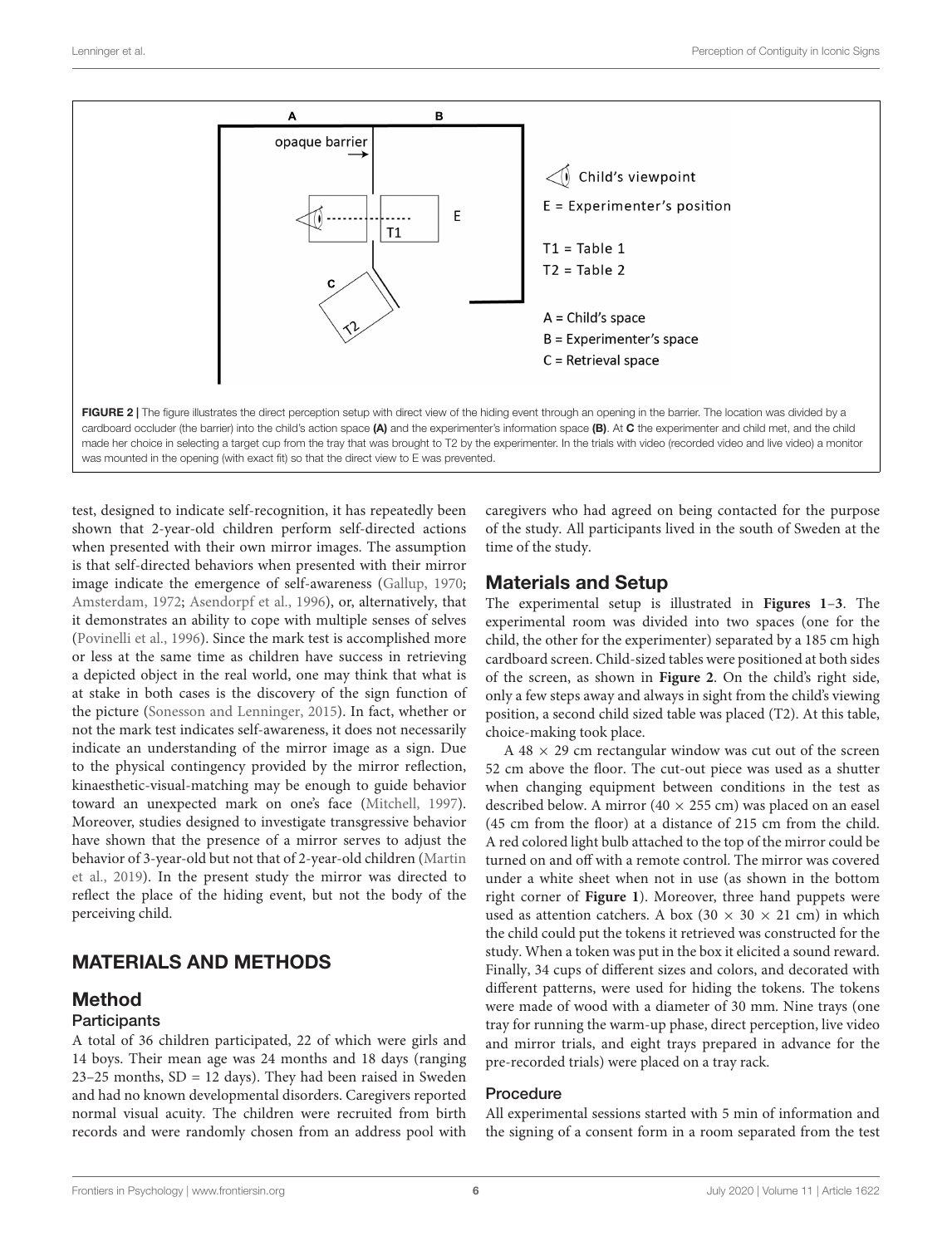

<span id="page-6-0"></span>studio. Caregivers were told that they were allowed to watch the game together with their children, and say things like "look there!", or point at the event. They were explicitly asked not to touch the screen, use words like "mirror", "video," "TV," "hiding" or "cup," or intervene in the child's choice.

After the instructions and information had been given to the caretakers, the experimental session started with a warmup phase to introduce the rules of the game and to familiarize the children with the sound-reward box. During this phase, a single token was placed on a tray on table T2. The experimenter immediately encouraged the child to pick up the token and to put it in the box. Subsequently, the child saw the experimenter hiding a new token under a single cup on the tray and was again encouraged to take it and put it into the box. After that, a new token was hidden under one of two cups placed next to each other. The child was encouraged to retrieve the token but was allowed to look under one cup only. After finding the token, the procedure was repeated once with the token hidden under the other cup.

After the warm-up (which all children found easy), the child and the experimenter took their places, while the caregiver sat down right behind the child on the left side. At this point, the direct perception condition began. The experimenter caught the child's attention with a hand puppet through the opening, and then placed two cups on a tray on table T1. Subsequently, the token was put in front of one of the cups (target cup), then the non-target cup was placed upside down, and finally the target-cup was placed upside down over the token and thus covered it from sight (**[Figure 4](#page-7-0)**). Immediately afterward, the experimenter brought the tray to T2, asking the child to come and find the token, and to put it in the box in order to elicit a sound. This procedure was repeated eight times. Left and right hiding positions were counterbalanced according to prepared semi-randomized protocols. The tokens were not hidden more than twice in the same position to avoid that children benefited from perseveration. The cups were randomly selected for each trial by picking them from one basket which contained only red and green cups, and another one with only yellow and blue ones. This routine was designed to avoid pairing green with red cups in a single trial, as we did not know whether any of the children was color blind.

Only one choice was permitted per trial. A child who did not find the token was immediately encouraged to witness a new hiding. The tray was taken back to T1, so that the child could see it being cleared. Comfort trials were given by way of a new hiding at T2 if the child indicated frustration or disappointment (verbally, bodily or initiating new games, running around etc.), or when the child had chosen the non-target cup three times in a row. The comfort trials did not substitute for the eight test trials. After the last direct perception trial, the shutter was closed, and a monitor was put in the opening so that the child could no longer look into the experimenter's space.

Given the children's age, we were worried that having them endure all four conditions during one experimental session would be too much. Therefore, each child was exposed to one of six possible combinations of two of the three remaining conditions after the direct perception condition. As a result, the direct perception condition was done by all 36 children while each of the other three conditions was done by 24 children. The hiding procedure in the other three conditions was similar to the one in the direct perception condition, except that it was viewed indirectly from a media display as described below. Also, the children were once more given eight trials, and comfort trials were offered according to the procedure described above. The first condition started directly after the last direct perception trial, the first experimental condition followed, but the children were given a 5-to-10-min break with juice refreshment and picture book reading with their caregiver, before the last experimental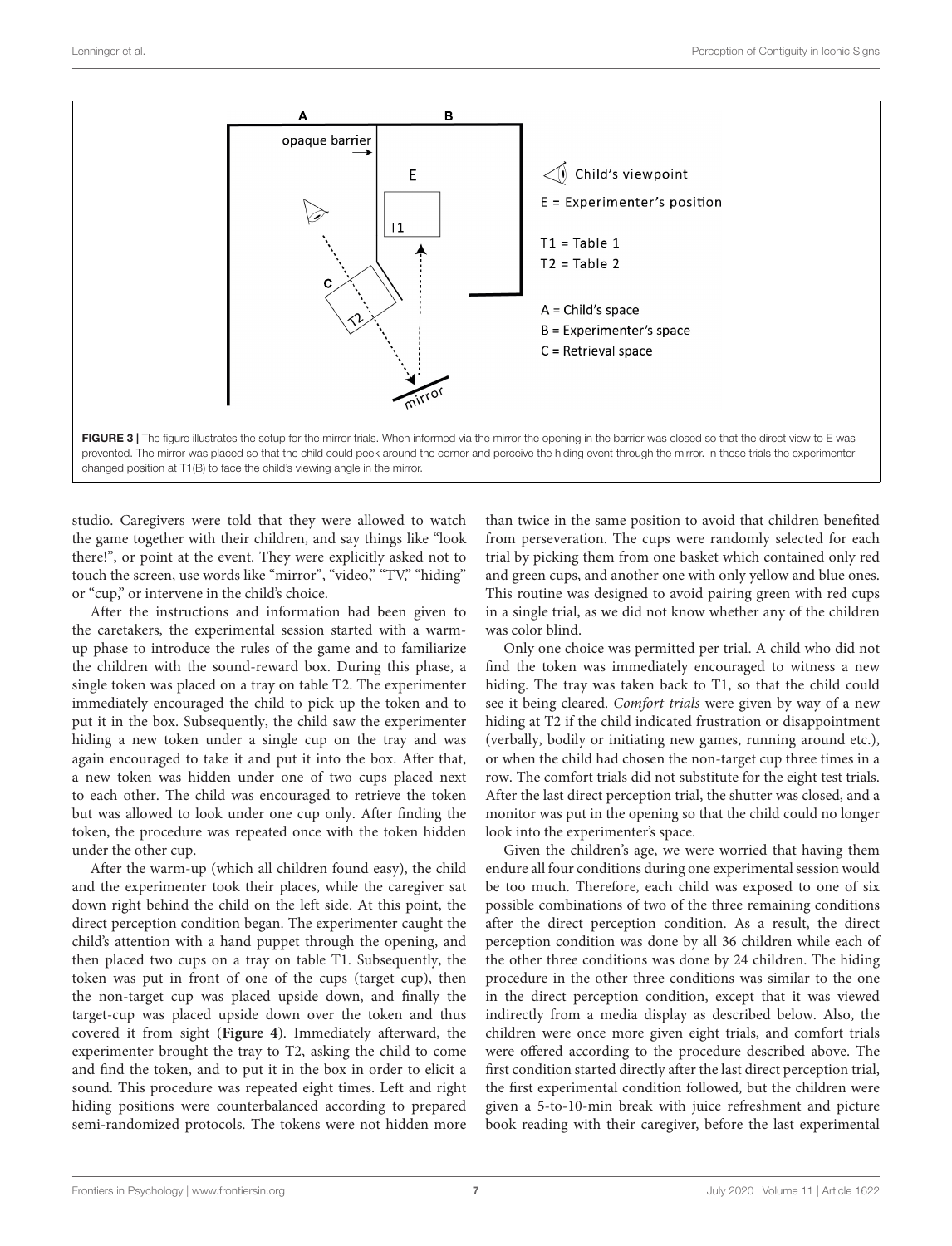

FIGURE 4 | The hiding always followed the same sequences in the same order: the empty cups faced the child, the token was put in front of the correct choice, the experimenter first closed the unbaited cup, and then closed the baited cup.

<span id="page-7-0"></span>condition began. The entire session took 30–35 min to complete, including the break. All sessions were recorded with a Panasonic HDC-HS700 camcorder.

#### **Live video**

In this condition, a camcorder (Panasonic HDC-HS700) recorded the experimenter hiding the object under the cups. The camcorder was placed in the opening in the cardboard screen so that it had the approximate same viewpoint as the child. The recording was projected simultaneously to a 42-inch monitor (HP Compaq LA2205wg) which was placed in the opening of the cardboard screen and therefore blocked the view into the experimenter space. A trial started with one of the hand puppets appearing on the screen to catch the child's attention. The experimenter's shift from the attention-catching to the start of the hiding game was continuously visible to the child in live video. The camera was never turned off during the live video condition, and thus the child could watch the experimenter leaving and coming back.

#### **Pre-recorded video**

In this condition, the same 42-inch monitor was placed in the opening of the cardboard screen. Film clips, showing the hiding event, were projected on the monitor. The clips had been prepared in advance and their presentation was controlled by the experimenter from a computer placed in the experimenter's space. Similar cups and tokens as in live video were used, and the trays had been prepared in advance in accordance with the order of the video clips. In order to emphasize that the event shown on the screen was not linked in time and space (as in live video) the stimuli were different in four aspects: (a) the attention-catching puppets were animated with sound effects, (b) the hiding event was recorded in a visibly different environment although projected from the same angle and visuospatial section (only showing the torso and the hand of the hider), (c) the hider was another person wearing other clothes than the experimenter, and (d) the monitor turned black when the hiding event was completed. As in the other conditions it was the experimenter who offered the choice between the real cups to the children.

#### **Mirror**

In all conditions but the mirror test, a sheet covered the mirror to preclude children using it to see what was happening at the other side of the barrier. This sheet was now removed, and the mirror remained uncovered throughout the full procedure in this condition. The experimenter faced the mirror frontally, using a remote control to switch on or off the red light on top of the mirror in order to direct the child's (and the caregiver's) gaze toward the mirror. The hiding took place behind the screen, at table T1B, as in the other conditions. A trial started with one of the hand puppets showing up in the mirror, after which the child could see how the experimenter hid the token under one of the cups, and then headed over to table T2. **[Figure 5](#page-8-0)** shows the hiding in the mirror condition from the perspective of the child's view.

### RESULTS

All children participated with enthusiasm in the direct perception trials, and the feedback from comfort trials encouraged the children to engage in new trials in cases where the actual testing trials were experienced as being difficult or uninteresting to the child. The scores are binary, i.e., the choice was either correct (the target cup) or incorrect (another cup, or no response). One session with mirror trials was interrupted after four trials, and the remaining trials were scored as incorrect. Moreover, due to technical error, the scores from one child were replaced with the scores from a supplementing child.

**[Table 1](#page-8-1)** shows an overview of the results. The direct perception condition elicited more correct responses than any of the other conditions. Within the three experimental conditions, most correct responses were found in the live-video condition, and fewer in both the pre-recorded video and mirror conditions.

The response accuracy in the four conditions was analyzed as a mixed-effects logistic regression. The analysis was performed in R version 3.6.2 [\(R Core Team,](#page-13-27) [2019\)](#page-13-27) using the packages lme4 [\(Bates](#page-12-45) [et al.,](#page-12-45) [2015\)](#page-12-45) and multcomp [\(Hothorn et al.,](#page-12-46) [2008\)](#page-12-46). The analysis was performed in three steps. As the first step, we compared a model with by-child random intercepts to a model with by-child random slopes (i.e., over eight trials within each condition). If the latter model turns out to be significantly better than the former, that would be an indication that the accuracy rates increased or decreased across the eight trials. The comparison suggested that this was not the case. The difference between the two models was not significant ( $X^2 = 0.289$ ,  $df = 3$ ,  $p = 0.962$ ). In the second step of the analysis we compared the random-intercepts model selected in the first step with a model that also included condition as a predictor. This comparison was significant ( $X^2 = 53.346$ ,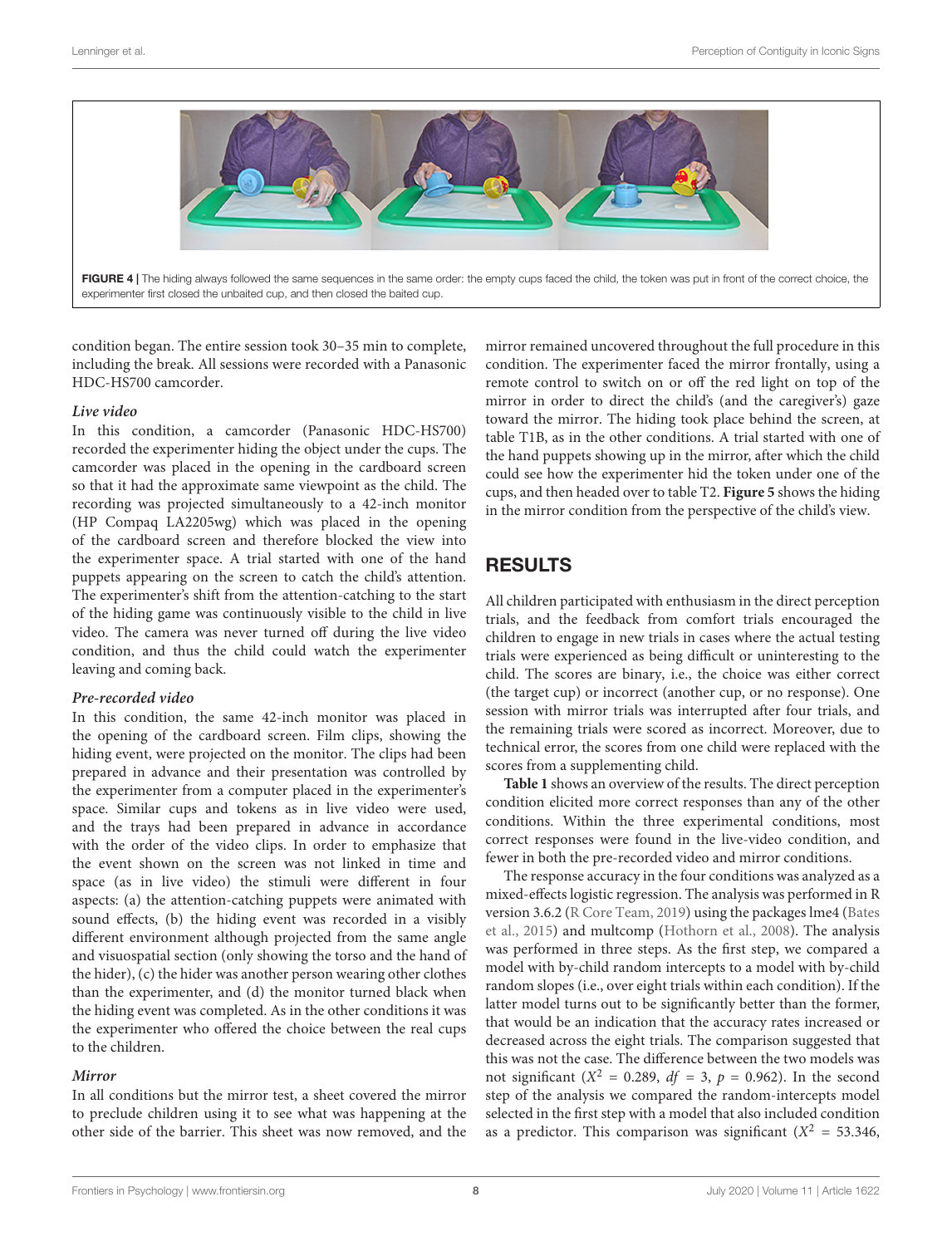

**TABLE 1 | Results overview.** 

<span id="page-8-1"></span><span id="page-8-0"></span>

| Condition          | <b>Total trials</b> | <b>Correct trials</b> | Proportion<br>correct |
|--------------------|---------------------|-----------------------|-----------------------|
| Direct perception  | 288                 | 221                   | 0.77                  |
| Live video         | 192                 | 127                   | 0.66                  |
| Pre-recorded video | 192                 | 94                    | 0.49                  |
| Mirror             | 192                 | 98                    | 0.51                  |
| Total              | 864                 | 540                   | 0.63                  |

<span id="page-8-2"></span>TABLE 2 | Pairwise comparisons.

| Contrast                                   | <b>Estimate</b> | <b>Standard</b><br>error | t        | p*    |
|--------------------------------------------|-----------------|--------------------------|----------|-------|
| Direct perception-live video               | 0.516           | 0.209                    | 2.470    | 0.065 |
| Direct<br>perception-pre-recorded<br>video | 1.254           | 0.204                    | 6.141    | 0.000 |
| Direct perception-mirror                   | 1.167           | 0.204                    | 5.728    | 0.000 |
| Live video-pre-recorded<br>video           | 0.739           | 0.217                    | 3.405    | 0.004 |
| Live video-mirror                          | 0.651           | 0.216                    | 3.012    | 0.014 |
| Pre-recorded video-mirror                  | $-0.087$        | 0.209                    | $-0.417$ | 0.975 |

\*p-values have been adjusted for multiple comparisons.

 $df = 3$ ,  $p = 0.000$ ) suggesting reliable differences in accuracy rates across the four conditions. In the third step of the analysis all six pairwise comparisons were tested statistically using generalized linear hypothesis testing. The results are displayed in **[Table 2](#page-8-2)**.

As the results in **[Table 2](#page-8-2)** show, the accuracy in the direct perception and the live video condition was significantly better than in the other two conditions. Additionally, the accuracy in the direct perception condition was marginally more significant than in the live video condition, while the difference between the pre-recorded video and the mirror condition was not significant. **[Figure 6](#page-9-0)** shows the expected proportions of correct answers for the four conditions together with 95% confidence intervals. The confidence intervals in the direct perception and the live video conditions do not include chance performance ( $p = 0.5$ ), but those in the pre-recorded and mirror conditions do.

### **DISCUSSION**

Meaning grounded in similarity is fundamental for what we characterize as iconic signs. Perceptual similarities with referent objects constitute the predominant qualities in iconic media such as pictures and video. Despite its prevalent role, however, iconicity does not have to be the single relational factor having an effect on meaning perception in iconic media. In this study we examine whether indexicality, in terms of contiguity, may play a significant role in determining young children's ability to track information from perceptually iconic sign resources in order to solve a problem in real space. The children in the current study were most successful in choosing the target cup after having witnessed the hiding in either the direct perception condition or from watching live video. In accordance with our expectations, the number of successful choices in the direct perception condition also marginally significantly exceeded those in the live video. The scores for successful choices in pre-recorded video and mirror trials were, however, both low.

All the three tested media provide a realistic image of the visual world. Moreover, in all test conditions the hiding procedure was performed identically, allowing the child always to perceive the hiding from the same angle (i.e., from a front view). Nevertheless, the children performed significantly better when receiving the information by watching live video than by watching prerecorded video or by way of mirror images. Contingency factors were kept as similar as possible across the tested media. The video presentation did not respond to physical interaction (i.e., it was not a touch screen) and there was no repetition of a single hiding trial. In order to avoid variations due to in-media social contingency across the media types the hider's face was not shown in any condition and the experimenter remained silent (mute) across the hiding events in all conditions. Parents' coviewing followed the same instructions in all conditions. The stepwise introduction of the game in the pre-phase and base trials enabled an almost language-free training and game procedure. For the experimenter, words were only used at the retrieval place asking, "Where is the token, can you help me find the token?" and to engage in a new trial, "Shall we play it again?" Our interpretation is that variations in perception of contiguity, which was differently elicited in the trials, accounts for the difference in the probability of the children choosing the target cup.

Live video was the test condition that elicited the perception of the transition from place B to C (i.e., from the actual place of the hiding to the place of making the choice) most similar to direct perception; more so than pre-recorded video and mirror images. The mirror was the only condition where the occluder did not stand in the way for the children to keep track of the experimenter and the cups. Most obviously, mirror perception is enantiomorphic, giving rise to visual conversions to opposite forms and directions. Pre-recorded video, on the other hand, was the most discontinuous condition. Although pre-recorded video yielded visual information about the hiding of a token, it lacked informative cues to connect the video information with the retrieval of the object, because the procedure was recorded at an independent location, and there were no cues for the experimenter leaving the place which connected this event to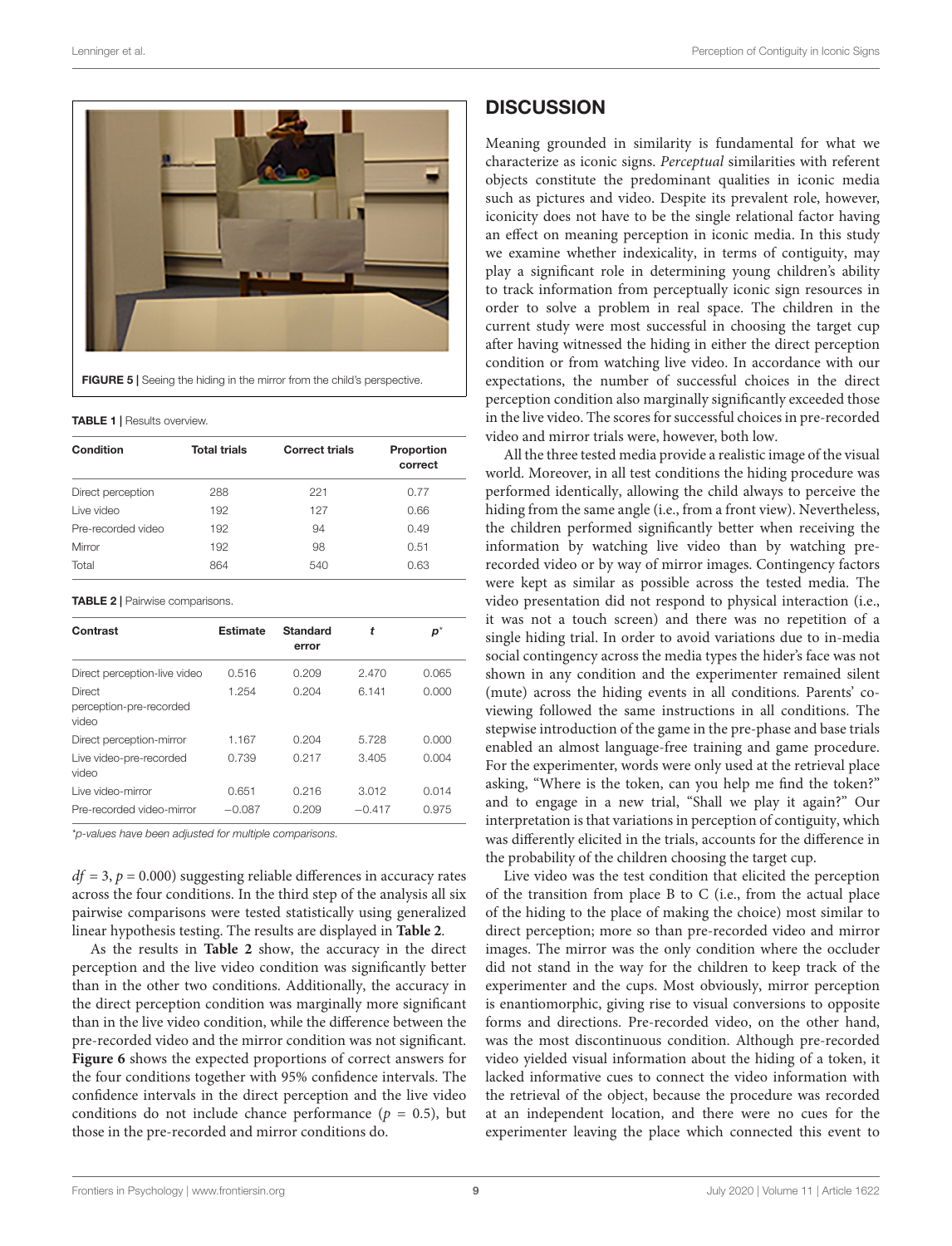

<span id="page-9-0"></span>the bringing of the cups to the retrieval place. Thus, it can be surmised that pre-recorded video provided fewer cues for a perception of contiguity than any of the other conditions. That the cups, and the location of the reward tokens, appeared identical on the screen and during the choice was apparently not enough for successful performance.

The children performed less successfully in live video than they did in the direct perception condition. This accords with our predictions, that direct perception should be the easiest condition, i.e., the condition where the children retrieved the most tokens. Only in direct perception trials were the cups presented for the child perceptually unaltered across a trial (from perceiving the hiding to making the choice). According to previous studies, transference between 2D and 3D presentations make learning difficult for young children [\(Zack et al.,](#page-13-4) [2009;](#page-13-4) [Barr,](#page-12-47) [2013\)](#page-12-47). Memory flexibility [\(Barr,](#page-12-47) [2013\)](#page-12-47) was required in all tested conditions and therefore should not account for the differences between live and pre-recorded video. We suggest, however, that the relatively frequent choices of unbaited cups in direct perception trials (almost one out of four) can be explained by the two-place design.

Some arrangements involving the different media were needed that may have affected the results. For instance, the mirror had to be adjusted to the physical spaces so that the visual frame of the hiding event was equal to the video projections (tray, cups, and experimenter's torso, but not face). The distance to the hiding place and to the child, respectively, thus decided the position of the mirror. However, the mirror surface was proportionally the same size as the monitor, taking into account its position further away from the child. Considerations also had to be made to distinguish pre-recorded video from live video, from the point of view of the child, while keeping the visual information about the hiding constant. Arrangements were made to enhance features of pre-recorded film. First the attention catcher were animated pictures instead of the hand puppets in the other conditions, secondly, the assumption was that the difference in background (blue colored curtains) and a different person with different clothes (however, only torso and hands visible) would be enough for the child to perceive the pre-recorded video as different from the situation here and now. This of course supposes a balance between obtaining the feature of the medium and keeping the higher order iconicity equal.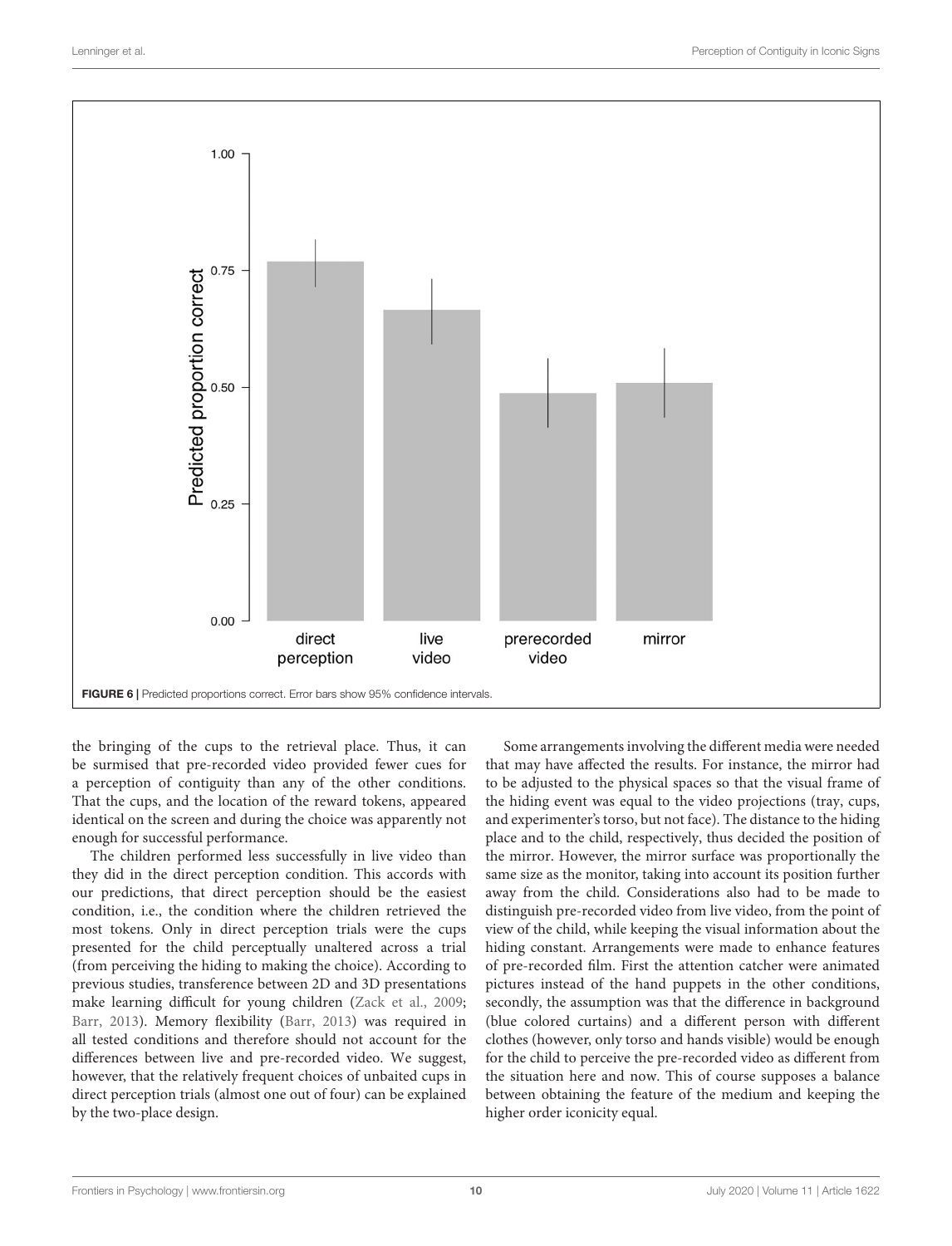### The Monitor and the Video Trials

The monitor was identically placed in both live video and prerecorded video. The monitor fitted the opening in the occluder so that the directionality for perceiving the hiding event was kept constant with the direct perception trials. In live video, as opposed to recorded video, the hiding was depicted as occurring (and actually did occur) at the identical physical space (B) as in the direct perception trials. In the shifts between conditions, a shutter was used to conceal the installation of the monitor, and the children seemed to react with surprise and joy as they encountered the screen when the shutter was removed again. They thus seem to have distinguished the monitor in both live video and recorded video. Furthermore, the monitor was within reach of the child, and several children touched the screen and some also tried to "click", "sweep" or "scroll" on its surface as if trying out a touch screen. The children frequently commented on, and pointed at, the monitor. All in all, we take these actions as indications that the children did not mistake the video projections for a window-like perception. Moreover, no child was insistent in their "clicking" or "scrolling" the monitor's surface. When there was no response from the medium the children changed behavior to pointing without touching. We take this as an indication that the children differentiated the media object [\(Liben,](#page-12-14) [1999\)](#page-12-14). Remarkably, in the direct perception condition, no child tried to reach through the opening to grab the cups; rather they wanted to walk around the barrier and enter the space from around the corner. No clear attempts of reaching through the monitor in live video and recorded video were observed.

The children were not trained in live video interventions in advance [\(Troseth,](#page-13-16) [2003\)](#page-13-16) and were thus using live video as an information resource to guide a search as in this game for the first time. Some of the children were successful in using the information from live video not merely on their first trials, but repeatedly in later trials. Hence perseveration errors did not seem to interfere with their choices in live video [\(Schmidt and](#page-13-19) [Anderson,](#page-13-19) [2002;](#page-13-19) [Suddendorf,](#page-13-24) [2003\)](#page-13-24). The results convincingly showed that the children benefited significantly less from recorded video than from live video in their subsequent retrievals. At the same time, we interpret the children's willingness to make choices, and their disappointment when picking the cup with no token underneath, as a testimony that they nevertheless were motivated to retrieve the token. Taken together, the different results in recorded video and live video indicate that the children benefited from the perception of continuity in live video but lacked the alternative to bridge meanings by way of sign relations in recorded video. If the participants instead had relied on the convention of sign relations – where one thing says something about another thing although they are not perceived as identical – we should expect more similar result in recorded video as in live video.

### The "Video Deficit" and the Mirror Image

The children in this study were significantly more successful in retrieving the token when they were informed by means of live video than by seeing the event in a mirror. This result is intriguing. The continuity from the mirror perception allowed for an unbroken perception of the cups from the hiding place to the retrieval. Moreover, in a variation of the mark test [\(Gallup,](#page-12-40) [1970;](#page-12-40) [Amsterdam,](#page-12-41) [1972;](#page-12-41) [Suddendorf et al.,](#page-13-10) [2007\)](#page-13-10) observed that 2-yearold children responded differently to the live video projection of their own bodies than to their mirror images. As expected the 2-year-old children showed self-directed behaviors when presented to their mirror image; however, when presented to their live video reflection it was not until the age of three that the children rated equivalently to the performance of the 2 years old in the mirror version of the task [\(Suddendorf et al.,](#page-13-10) [2007\)](#page-13-10). The asynchrony remained even when video projections and mirror images were made more alike (e.g., in size, symmetry, reducing opportunity to eye contact). Indeed, [\(Suddendorf et al.,](#page-13-10) [2007\)](#page-13-10) doubted that impoverished visual information in video could be the reason for the 1-year lag between recognition of video compared to mirrors as measured by children's selfdirected behavior toward markings. [Suddendorf et al.](#page-13-10) [\(2007\)](#page-13-10) argued that this difference in 2-years-old children's responses adds to the studies suggesting a video deficit effect in young children's learning from video demonstrations. This may be taken to imply that the mirror image is "closer" to real-world perception than live video.

Mirror images, however, cannot simply be equated with perceptual reality, as our study shows (see also [Sonesson and](#page-13-6) [Lenninger,](#page-13-6) [2015\)](#page-13-6). Nevertheless, the proximate relation to the reflecting surface (note also the possibility of accompanying sounds), the perfect contingency to one's own body movements, and the tolerance for subjectively adjusted viewing angles in a mirror, might be factors that enhance perception of self (and contiguity to "reality") also among the youngest perceivers. In contrast, in our study these cues for contiguity to reality are of less help in the mirror condition. Rather, we assume that the uneasiness in using the enantiomorphic information, and the dislocation of the mirror in relation to the experimenter's space (B) are factors that can obscure perception of contiguity. In order to compensate for this "blurred" contiguity, positing a sign relation to the mirror image could have been helpful. 2-yearolds, however, are only at the beginning of learning to make use of sign relations.

# **CONCLUSION**

Pictures and video clips are examples of semiotic resources that are also signs. Thus, prior to being perceived as a thing and an instance of visual layout in itself, the picture may be experienced as conveying the meaning of depicted objects or scenes. This duality of meaning forms the basic model of the concept of sign in semiotic theory. Observations on (at least) dual meanings in signs are also central to psychological studies of children's meaning-making [\(Piaget,](#page-13-17) [1945;](#page-13-17) [Bruner,](#page-12-32) [1966;](#page-12-32) [DeLoache,](#page-12-15) [2004\)](#page-12-15). In fact, psychology and semiotics have for a long time entertained a dialogue on meaning and meaningmaking that has been mutually enriching for our overlapping research interests [\(Lenninger et al.,](#page-12-48) [2015\)](#page-12-48).

With the present paper we hope to continue this dialogue by pinpointing the relevance to developmental studies of two semiotically distinct factors in meaning-making, even when basically iconic signs are involved: iconicity and indexicality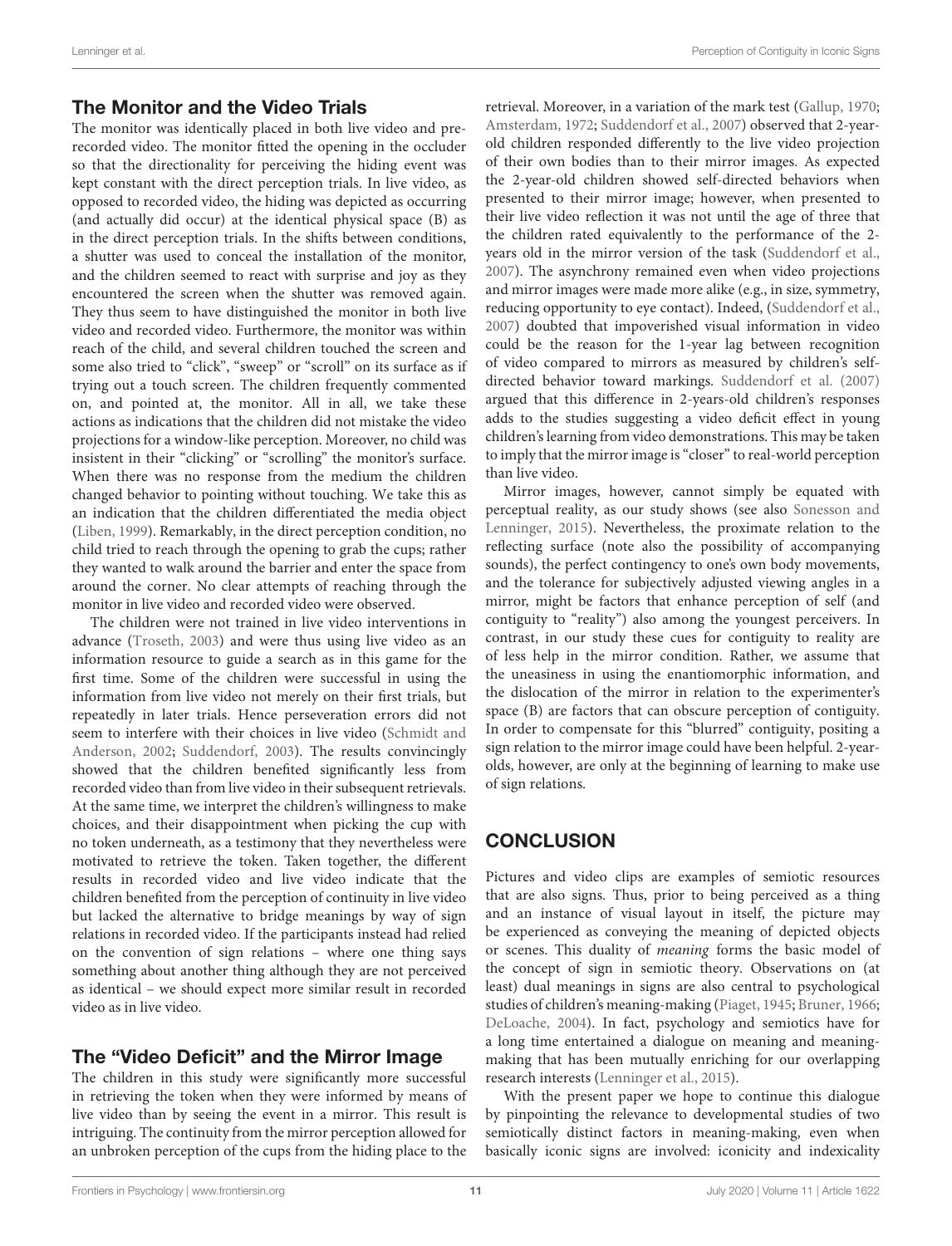(e.g., contiguity). More precisely, we wanted to investigate whether the perception of contiguity facilitated the linking of one instance of meaning to another (from media to the real world) independently of meanings being conveyed by signs or not. Psychological studies [\(Piaget,](#page-13-17) [1945;](#page-13-17) [DeLoache and Burns,](#page-12-10) [1994\)](#page-12-10) suggest that at the age of 2 years children typically have not yet developed the competence to use picture signs as a guide for solving a task in the real world. However, empirical studies also show that much younger children may be able to extract relevant meaning from pictures by identifying visual objects and separate them from the real objects [\(DeLoache et al.,](#page-12-4) [1979;](#page-12-4) [Liben,](#page-12-14) [1999\)](#page-12-14). This conundrum was the point of departure of our study.

The low probability for the children to find the token in the pre-recorded video condition or by means of observing the hiding via a mirror, as contrasted with the high probability of finding it in the live video condition, supports the assumption that 2-year-old children do not yet use the potential sign relation subsisting between the information gleaned from the media and the actual cups, but that they had to have recourse to the direct perception of contiguity in order to facilitate their retrieval of the right cup in live video.

In addition, the current study demonstrates that a mirror image cannot simply be taken to be equivalent to direct perception – although it can momentarily be mistaken as such. Whereas the cups are never out of sight in the mirror, the image is both inverted and dislocated and therefore disrupts contiguity between the "mirror cup" and the "real cups" (see further [Sonesson and Lenninger,](#page-13-6) [2015\)](#page-13-6).

This suggests that the discernment of continuity, or more generally contiguity, is an elementary step in the development of human meaning-making. In addition, to grasp the notion of a sign by way of using reference relations, one has to understand that a sign expression is differentiated from its referent, in time and/or in space. The significance of iconicity in picture perception cannot be understated, since in the first-place pictures draw their meaning from showing similarity to their depicted objects [\(Sonesson,](#page-13-5) [1989;](#page-13-5) [Simcock and DeLoache,](#page-13-12) [2006\)](#page-13-12).

In school and at home, in many parts of the world, pictures and films are used for entertainment, but also as pedagogical implements for engaging children to learn about the real world. Pictures and films can be used to communicate instructions, or to offer information that helps someone to learn new facts about the world. More needs to be known, however, about how, and who, these media actually help. Recent studies have highlighted important aspects of this concern such as: children's former experiences of the media [\(Troseth,](#page-13-16) [2003\)](#page-13-16), contingent interactions with media devices [\(DeLoache et al.,](#page-12-49) [1998;](#page-12-49) [Lauricella et al.,](#page-12-26) [2010;](#page-12-26) [Kirkorian et al.,](#page-12-31) [2016\)](#page-12-31), social contingency expressed in the media communication [\(Strouse and Troseth,](#page-13-28) [2008;](#page-13-28) [Strouse et al.,](#page-13-14) [2018\)](#page-13-14) the impact of the social situation in which the medium is experienced [\(Pempek et al.,](#page-13-29) [2011;](#page-13-29) [Strouse and Troseth,](#page-13-15) [2014;](#page-13-15) [Choi and Krikorian,](#page-12-27) [2016;](#page-12-27) [Kirkorian et al.,](#page-12-31) [2016;](#page-12-31) [Strouse et al.,](#page-13-14) [2018\)](#page-13-14) memory [\(Choi et al.,](#page-12-50) [2018\)](#page-12-50) and variations in iconicity [\(DeLoache and Burns,](#page-12-10) [1994;](#page-12-10) [DeLoache,](#page-12-12) [2000;](#page-12-12) [Simcock and](#page-13-12) [DeLoache,](#page-13-12) [2006\)](#page-13-12).

In the present study, the role of indexicality in understanding visual information from iconic media (e.g., video, mirror) is emphasized. Thus, it adds the semiotically informed concept of indexicality as a factor to understand pre-cursors to the development of sign use and young children's perception of iconic media. The present study may be taken to suggest that the extent to which the continuity of ordinary perception is implemented in the experiment enters as a partially independent factor in the understanding of different iconically dominant semiotic resources.

# DATA AVAILABILITY STATEMENT

All datasets generated for this study are included in the article/**[Supplementary Material](#page-11-0)**.

# ETHICS STATEMENT

The studies involving human participants were reviewed and approved by the Regionala Etikprövningsnämnden i Lund. Written informed consent to participate in this study was provided by the participants' legal guardian/next of kin.

# AUTHOR CONTRIBUTIONS

On the basis on an original proposal formulated by GS, all authors contributed to the development, conception and design of the study. SL and TP piloted the study and organized the database. JW performed the statistical analysis and wrote sections of the manuscript (statistics). SL wrote the first drafts of the manuscript. All authors contributed to the manuscript revision, read and approved the submitted version.

# FUNDING

The grant numbers are: M2008-0408:1-E (The Bank of Sweden Tercentenary Foundation: Riksbankens jubileumsfond) and 2008283155886729 (Psuii: Swedish Research Council: Vetenskapsrådet).

# ACKNOWLEDGMENTS

We want to thank Dr. Lars Kopp for the creative development and design of the sound box used as a reward, which was highly appreciated by all children. We also thank the Swedish Research Council for financing the research project "Precursors of Sign Use in Intersubjectivity and Imitation" (PSUII), as well as Riksbankens Jubileumsfond (RJ) for its grant to the Centre for Cognitive Semiotics (CCS) at the Lund University, which jointly provided the infrastructure and intellectual environment for conducting the present research. In addition, we gratefully acknowledge the contribution of the Lund University Humanities Lab.

# <span id="page-11-0"></span>SUPPLEMENTARY MATERIAL

The Supplementary Material for this article can be found online at: [https://www.frontiersin.org/articles/10.3389/fpsyg.2020.](https://www.frontiersin.org/articles/10.3389/fpsyg.2020.01622/full#supplementary-material) [01622/full#supplementary-material](https://www.frontiersin.org/articles/10.3389/fpsyg.2020.01622/full#supplementary-material)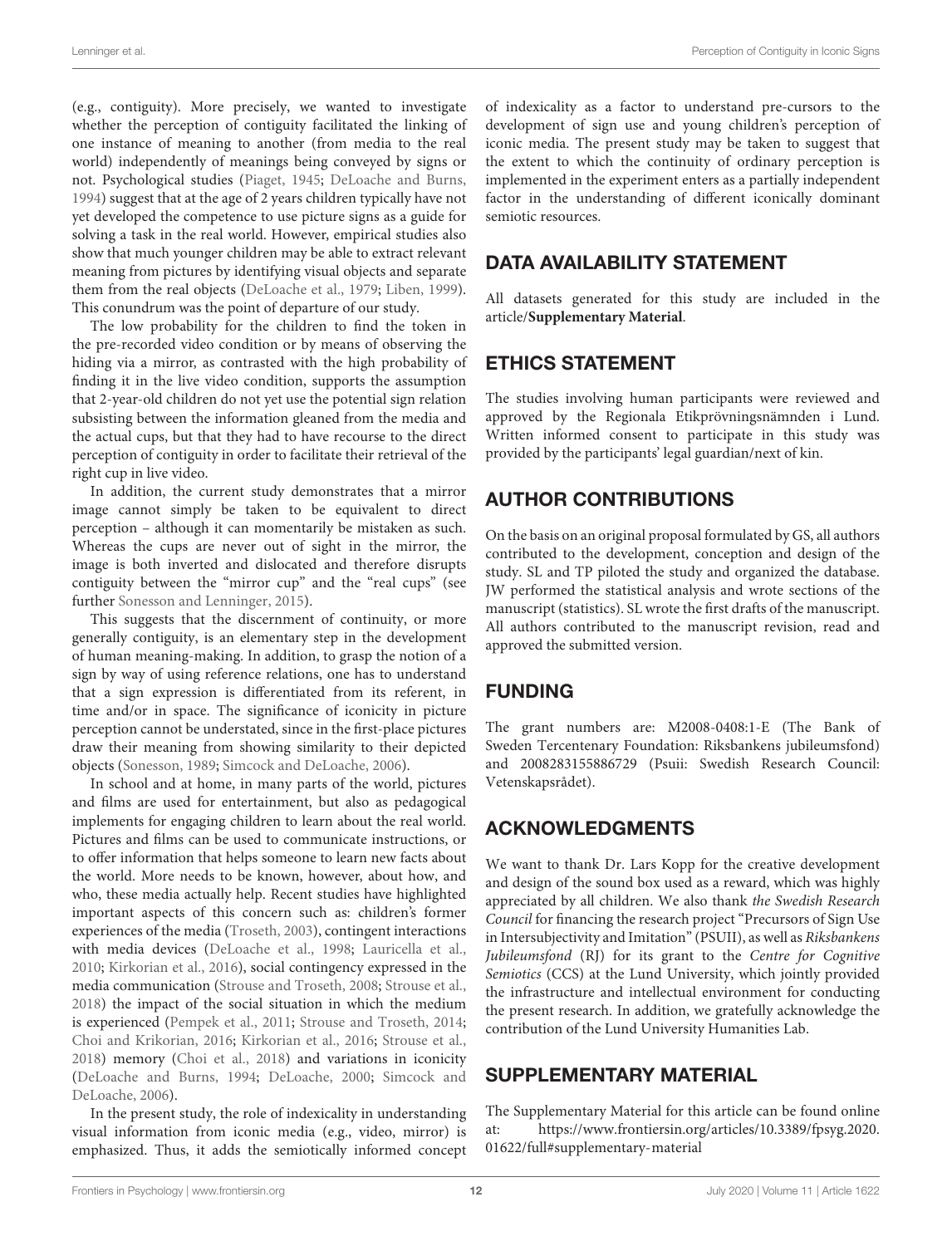### **REFERENCES**

- <span id="page-12-39"></span>Allen, M. L., Bloom, P., and Hodgson, E. (2010). Young children know what makes a picture useful to other people? J. Cogn. Cult. 10, 27–37. [doi: 10.1163/](https://doi.org/10.1163/156853710x497158) [156853710x497158](https://doi.org/10.1163/156853710x497158)
- <span id="page-12-41"></span>Amsterdam, B. (1972). Mirror self-image reactions before the age two. Dev. Psychobiol. 5, 297–305. [doi: 10.1002/dev.420050403](https://doi.org/10.1002/dev.420050403)
- <span id="page-12-21"></span>Anderson, D. R., and Pempek, T. A. (2005). Television and very young children. Am. Behav. Sci. 48, 505–522. [doi: 10.1177/0002764204271506](https://doi.org/10.1177/0002764204271506)
- <span id="page-12-42"></span>Asendorpf, J. B., Warkentin, V., and Baudonnière, P.-M. (1996). Self-awareness and other-awareness II: mirror self-recognition, social contingency awareness, and synchronic imitation. Dev. Psychol. 32, 313–321. [doi: 10.1037/0012-1649.](https://doi.org/10.1037/0012-1649.32.2.313) [32.2.313](https://doi.org/10.1037/0012-1649.32.2.313)
- <span id="page-12-47"></span>Barr, R. (2013). Memory constraints on infant learning from picture books, television, and touchscreens. Child Dev. Perspect. 7, 205–210. [doi: 10.1111/cdep.](https://doi.org/10.1111/cdep.12041) [12041](https://doi.org/10.1111/cdep.12041)
- <span id="page-12-18"></span>Barr, R., and Hayne, H. (1999). Developmental changes in imitation from television during infancy. Child Dev. 70, 1067–1081. [doi: 10.1111/1467-8624.00079](https://doi.org/10.1111/1467-8624.00079)
- <span id="page-12-6"></span>Barrera, M. E., and Maurer, D. (1981). Recognition of mother's photographed face by the three-month-old infant. Child Dev. 52, 714–716.
- <span id="page-12-0"></span>Barthes, R. (1964). Rhétorique de l'image. Communications 4, 40–51.
- <span id="page-12-45"></span>Bates, D., Maechler, M., Bolker, B., and Walker, S. (2015). Fitting linear mixedeffects models using lme4. J. Stat. Softw. 67, 1–48. [doi: 10.18637/jss.v067.i01](https://doi.org/10.18637/jss.v067.i01)
- <span id="page-12-33"></span>Bates, E., Benigni, L., Bretherton, I., Camaioni, L., and Volterra, V. (1979). The Emergence of Symbols: Cognition and Communication in Infancy. New York, NY: Academic Press.
- <span id="page-12-9"></span>Beilin, H., and Pearlman, E. G. (1991). "Children's iconic realism: object versus property realism," in Advances in Child Development and Behavior, Vol. 23, ed. H. W. Reese (San Diego, CA: Academic Press), 73–111. [doi: 10.1016/s0065-](https://doi.org/10.1016/s0065-2407(08)60023-3) [2407\(08\)60023-3](https://doi.org/10.1016/s0065-2407(08)60023-3)
- <span id="page-12-32"></span>Bruner, J. S. (1966). "On cognitive growth I and II," in Studies in Cognitive Growth: a Collaboration at the Center for Cognitive Studies, ed. J. S. Bruner (New York, NY: Wiley), 1–67.
- <span id="page-12-11"></span>Callaghan, T. C. (2000). Factors affecting children's graphic symbol use in third year - Language, similarity, and iconicity. Cogn. Dev. 15, 185–214. [doi: 10.1016/](https://doi.org/10.1016/s0885-2014(00)00026-5) [s0885-2014\(00\)00026-5](https://doi.org/10.1016/s0885-2014(00)00026-5)
- <span id="page-12-23"></span>Callaghan, T. C., Rochat, P., and Corbit, J. (2012). Young children's knowledge of the representational function of pictorial symbols: development across the preschool years in three cultures. J. Cogn. Dev. 13, 320–353. [doi: 10.1080/](https://doi.org/10.1080/15248372.2011.587853) [15248372.2011.587853](https://doi.org/10.1080/15248372.2011.587853)
- <span id="page-12-27"></span>Choi, K., and Krikorian, H. (2016). Touch or Watch to Learn? Toddlers' Object retrieval using contingent and noncontingent video. Psychol. Sci. 27, 726–736. [doi: 10.1177/0956797616636110](https://doi.org/10.1177/0956797616636110)
- <span id="page-12-50"></span>Choi, K., Krikorian, H., and Pempek, T. (2018). Understanding the transfer deficit: contextual mismatch, proactive interference, and working memory affect toddlers' video-based transfer. Child Dev. 89, 1378–1393. [doi: 10.1111/](https://doi.org/10.1111/cdev.12810) [cdev.12810](https://doi.org/10.1111/cdev.12810)
- <span id="page-12-30"></span>Dayanim, S., and Namy, L. L. (2015). Infants learn baby signs from video. Child Dev. 86, 800–811. [doi: 10.1111/cdev.12340](https://doi.org/10.1111/cdev.12340)
- <span id="page-12-20"></span>de Saussure, F. (1968). Cours de Linguistique Generale. Paris: Payot.
- <span id="page-12-34"></span>DeLoache, J. S. (1987). Rapid change in the symbolic functioning of very young children. Sci. New Ser. 238, 1556–1557. [doi: 10.1126/science.2446392](https://doi.org/10.1126/science.2446392)
- <span id="page-12-12"></span>DeLoache, J. S. (2000). Dual representation and young children's use of scale models. Child Dev. 71, 329–338. [doi: 10.1111/1467-8624.00148](https://doi.org/10.1111/1467-8624.00148)
- <span id="page-12-15"></span>DeLoache, J. S. (2004). Becoming symbol-minded. Trends Cogn. Sci. 8, 66–70. [doi: 10.1016/j.tics.2003.12.004](https://doi.org/10.1016/j.tics.2003.12.004)
- <span id="page-12-10"></span>DeLoache, J. S., and Burns, N. M. (1994). Early understanding of the representational function of pictures. Cognition 52, 83–110. [doi: 10.1016/0010-](https://doi.org/10.1016/0010-0277(94)90063-9) [0277\(94\)90063-9](https://doi.org/10.1016/0010-0277(94)90063-9)
- <span id="page-12-35"></span>DeLoache, J. S., Miller, K. F., and Rosengren, K. S. (1997). The credible shrinking room: very young children's performance with symbolic and nonsymbolic relations. Psychol. Sci. 8, 308–313. [doi: 10.1111/j.1467-9280.1997.tb0](https://doi.org/10.1111/j.1467-9280.1997.tb00443.x) [0443.x](https://doi.org/10.1111/j.1467-9280.1997.tb00443.x)
- <span id="page-12-22"></span>DeLoache, J. S., Peralta de Mendoza, O. A., and Anderson, K. N. (1999). Multiple factors in early symbol use instructions, similarity, and age in understanding a symbol-referent relation. Cogn. Dev. 14, 299–312. [doi: 10.1016/s0885-2014\(99\)](https://doi.org/10.1016/s0885-2014(99)00006-4) [00006-4](https://doi.org/10.1016/s0885-2014(99)00006-4)
- <span id="page-12-49"></span>DeLoache, J. S., Pierroutsakos, S. L., Uttal, D. H., Rosengren, K. S., and Gottlieb, A. (1998). Grasping the nature of pictures. Psychol. Sci. 9, 205–210. [doi: 10.1111/](https://doi.org/10.1111/1467-9280.00039) [1467-9280.00039](https://doi.org/10.1111/1467-9280.00039)
- <span id="page-12-4"></span>DeLoache, J. S., Strauss, M. S., and Maynard, J. (1979). Picture perception in infancy. Infant Behav. Dev. 2, 77–89. [doi: 10.1016/s0163-6383\(79\)80010-7](https://doi.org/10.1016/s0163-6383(79)80010-7)
- <span id="page-12-5"></span>Fagot, J., Thompson, R. K. R., and Parron, C. (2010). How to read a picture: lessons from nonhuman primates. Proc. Natl. Acad. Sci. U.S.A. 107, 519–520. [doi: 10.1073/pnas.0913577107](https://doi.org/10.1073/pnas.0913577107)
- <span id="page-12-29"></span>Fenstermacher, S. K., Barr, R., Brey, E., Pempek, T. A., Ryan, M., Calvert, S. L., et al. (2010). Interactional quality depicted in the infant and toddler videos: where are the interactions? Infant Child Dev. 19, 594–612. [doi: 10.1002/i](https://doi.org/10.1002/icd.714) [cd.714](https://doi.org/10.1002/icd.714)
- <span id="page-12-40"></span>Gallup, G. G. (1970). Chimpanzees: self recognition. Science 167, 86–87. [doi:](https://doi.org/10.1126/science.167.3914.86) [10.1126/science.167.3914.86](https://doi.org/10.1126/science.167.3914.86)
- <span id="page-12-24"></span>Ganea, P. A., Bloom Pickard, M., and DeLoache, J. S. (2008). Transfer between picture books and the real world by very young children. J. Cogn. Dev. 9, 46–66. [doi: 10.1080/15248370701836592](https://doi.org/10.1080/15248370701836592)
- <span id="page-12-1"></span>Gibson, J. J. (1979). The Ecological Approach to Visual Perception. Boston, MA: Houghton Mifflin.
- <span id="page-12-2"></span>Gibson, J. J. (1983). The Senses Considered as Perceptual Systems. Westport, CT: Greenwood press.
- <span id="page-12-3"></span>Hochberg, J., and Brooks, V. (1962). Pictorial recognition as an unlearned ability: a study of one child's performance. Am. J. Psychol. 75, 624–628.
- <span id="page-12-46"></span>Hothorn, T., Bretz, F., and Westfall, P. (2008). Simultaneous inference in general parametric models. Biometr. J. 50, 346–363. [doi: 10.1002/bimj.200810425](https://doi.org/10.1002/bimj.200810425)
- <span id="page-12-19"></span>Hribar, A., Call, J., and Sonesson, G. (2014). From sign to action. Studies in chimpanzee pictorial competence. Semiotica 198, 205–240.
- <span id="page-12-28"></span>Jauck, D., and Peralta, O. (2019). Two-years-olds' symbolic use of images provided by a tablet: a transfer study. Front. Psychol. 10:2891. [doi: 10.3389/fpsyg.2019.](https://doi.org/10.3389/fpsyg.2019.02891) [02891](https://doi.org/10.3389/fpsyg.2019.02891)
- <span id="page-12-16"></span>Jolley, R. P. (2010). Children and Pictures: Drawing and Understanding. Malden, MA: Wiley-Blackwell.
- <span id="page-12-31"></span>Kirkorian, H. L., Choi, K., and Pempek, T. A. (2016). Toddlers' word learning from contingent and noncontingent video on touch screens. Child Dev. 87, 405–413. [doi: 10.1111/cdev.12508](https://doi.org/10.1111/cdev.12508)
- <span id="page-12-26"></span>Lauricella, A. R., Pempek, T. A., Barr, R., and Calvert, S. L. (2010). Contingent computer interactions for young childrens object retrieval success. J. Appl. Dev. Psychol. 31, 362–369. [doi: 10.1016/j.appdev.2010.06.002](https://doi.org/10.1016/j.appdev.2010.06.002)
- <span id="page-12-13"></span>Lenninger, S. (2012). When Similarity Qualifies as a Sign. A Study in Picture Understanding and Semiotic Development in Young Children. Dissertation, Lund University, Lund.
- <span id="page-12-48"></span>Lenninger, S., Sinha, C., and Sonesson, G. (2015). Special section: Semiotics and Cognition in human development introduction. Cogn. Dev. 36, 127–129.
- <span id="page-12-14"></span>Liben, L. S. (1999). "Developing an understanding of external spatial representation," in Development of Mental Representation: Theories and Applications, ed. I. E. Sigel (Mahwah, N.J: Erlbaum), 297–321.
- <span id="page-12-8"></span>Loveland, K. A. (1986). Discovering the affordance of a reflecting surface. Dev. Rev. 6, 1–24. [doi: 10.1016/0273-2297\(86\)90001-8](https://doi.org/10.1016/0273-2297(86)90001-8)
- <span id="page-12-25"></span>Mareovich, F., and Peralta, O. (2015). Early referential comprehension: learning words through pictures with different levels of iconicity. Psykhe 24, 1–11. [doi:](https://doi.org/10.1016/j.cogdev.2014.04.003) [10.1016/j.cogdev.2014.04.003](https://doi.org/10.1016/j.cogdev.2014.04.003)
- <span id="page-12-7"></span>Marian, V., Neisser, U., and Rochat, P. (1996). Can 2-Month-Old Infants Distinguish Live From Videotaped Interactions With Their Mother (Emory Cognition Project, Report 33). Atlanta, GA: Emory University.
- <span id="page-12-44"></span>Martin, D. M., Perry, C., and Kaufman, J. (2019). Effects of a mirror on young children's transgression in a gift-delay task. Br. J. Dev. Psychol. 38, 205–218. [doi: 10.1111/bjdp.12312](https://doi.org/10.1111/bjdp.12312)
- <span id="page-12-17"></span>Meltzoff, A. N. (1988). Imitation of televised models by infants. Child Dev. 59, 1221–1229.
- <span id="page-12-38"></span>Menzel, E. W., Premack, D., and Woodruff, G. (1978). Map reading by chimpanzees. Folia Primatol. 29, 241–249. [doi: 10.1159/000155845](https://doi.org/10.1159/000155845)
- <span id="page-12-37"></span><span id="page-12-36"></span>Merleau-Ponty, M. (2012). Phenomenology of Perception. Oxon: Routledge.
- Michotte, A. (1941). La causalité physique est-elle une donnée phénoménale? Tijdschr. Philos. 3, 290–328.
- <span id="page-12-43"></span>Mitchell, R. W. (1997). Kinaesthetic-visual matching and the self-concept as explanations of mirror-self-recognition. J. Theory Soc. Behav. 27, 17–39. [doi:](https://doi.org/10.1111/1468-5914.00024) [10.1111/1468-5914.00024](https://doi.org/10.1111/1468-5914.00024)